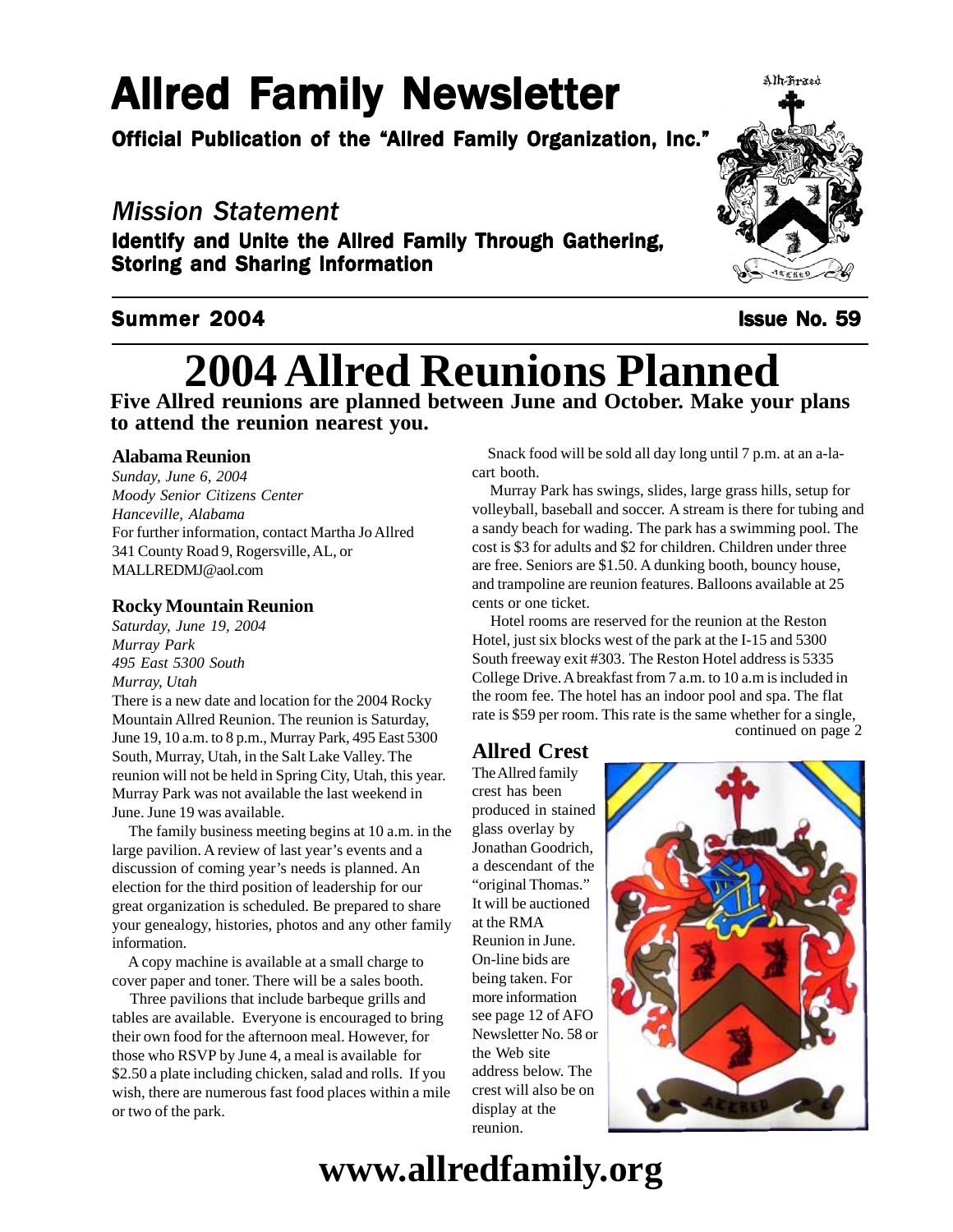## **2004 Allred Family Reunions** continued from page 1

double, or a family. At present, 10 rooms are reserved for June 18 and 19. You may request additional nights at the same rate.

 To take advantage of this rate, you must call before June 4 with your your credit card information available. If you are calling long distance, the number is 1-800-231-9710. The local number is 801/264-1054. Ask for the reservation line and Allred Reunion Group Rate.

 There is no availability to park RVs and trailers, etc. over night near the park.The closest park is Ardell Brown's Quail Run RV Park, 9230 South State, Sandy, UT. The phone is 801/255-9300. Five more sites are listed on the AFO Web site or you can call Larry Allred, 801/451-2743, for more information.

 The reunion is scheduled the weekend of Father's Day. Plan to attend and honor your Allred forefathers and then honor your own father the next day on Father's Day. Contact Larry Allred at 801/451-2743 or allred2742@msn.com for further information.

## **Michigan Reunion**

## *August 14, 2004*

*Baroda, Michigan*

The children of Norman Allred, son of William Issac Allred of Pickens County, Georgia, hold a reunion on the second Saturday in August in Baroda, Michigan. They invite anyone to attend. For further information, Ron Allred, 616/ 457-3436 or ronallred@creativetransportation.com.

## **Randolph County Reunion**

*Gray's Chapel School Randolph County, North Carolina September 9 - 12, 2004*

The Randolph County Reunion committee has changed the schedule for 2004 to keep everything fresh and exciting.

 *Thursday, September 9:* If you can arrive by Thursday, plan to spend a day at the North Carolina Archives in downtown Raleigh. It is in the same building as the North Carolina State Library and NC Genealogy Library. You will have access to all three. Serious researchers will enjoy access to original documents including wills, estate

## **Allred Family Organization**

The Allred Family Newsletter is a member benefit of the AFO.

**Editor:** Alice Allred Pottmyer 5540 North 32nd Street Arlington, VA 22207-1535 pottmyera@aol.com

records, court records and bonds. Yes, you can touch and hold the actual document. There is a security check at the door of the Search Room and you have to sign in using a photo ID. If you plan to join us this day, please contact Linda or Eddie Clay before September 1. They can get your ID information and have you pre-signed in to expedite the security process.

 *Friday, September 10:* Our Annual Tour of Family and Historic Sites in Randolph County is scheduled. In the past years, this tour was hosted on Sunday. We will visit the original Allred family land, old cemeteries, and hear stories from the War of the Regulation, Revolutionary War and Civil War while visiting historic sites in the county. Please RSVP for this so we can make plans for transportation.

 *Saturday, September 11:* This is the main reunion day. Activities begin at 10 a.m. and last all day. The reunion is at Grays Chapel School in northeast Randolph County at the intersection of Old Liberty Road and Hwy 22. As in past years, we'll have a covered dish/potluck lunch around Noon.

 *Sunday, September 12:* New This Year: We will spend the day enjoying a picnic in the Allred-Trogdon Cemetery. The ECAFA are proud of all their hard work cleaning and preserving this ancient abandoned cemetery where some of Randolph County's original settlers are buried, including the "original" William and his wife, Elizabeth Diffee Allred. We will have a relaxed schedule. You can spend the day visiting with cousins and sharing stories.

 If you wish, poke around to see if you can find buried tombstones. If you are up to the challenge, ECAFA members will show you how to do tombstone rubbings. Can you read the writing and identify the ancestor buried there? Dress appropriately. We will be in the woods. The cemetery itself is cleared and free of underbrush. Bring yard chairs if you can. Some benches and seating are provided, but not enough for everyone. The ECAFA will provide ice, cups, drinks, plates and eating utensils, but you bring the rest. You will be able to drive and park within a short distance of the cemetery. Rides are provided for anyone unable to walk the rest of the way.

 For more information contact, Linda Allred Cooper, 919/ 642-0422 or lacooper@mindspring.com or Eddie Clay Allred, 336/672-1229 or eddiepot1@earthlink.net.

## **Texas Reunion**

*October TBD*

*Keller, Texas*

The Texas reunion in Keller near Fort Worth and Dallas is either the first or second weekend in October. The Keller Senior Citizens hall only books six months before an event. More information in the next issue or contact Mirion Cloud, 817/444-4397 or scmc@highstream.net.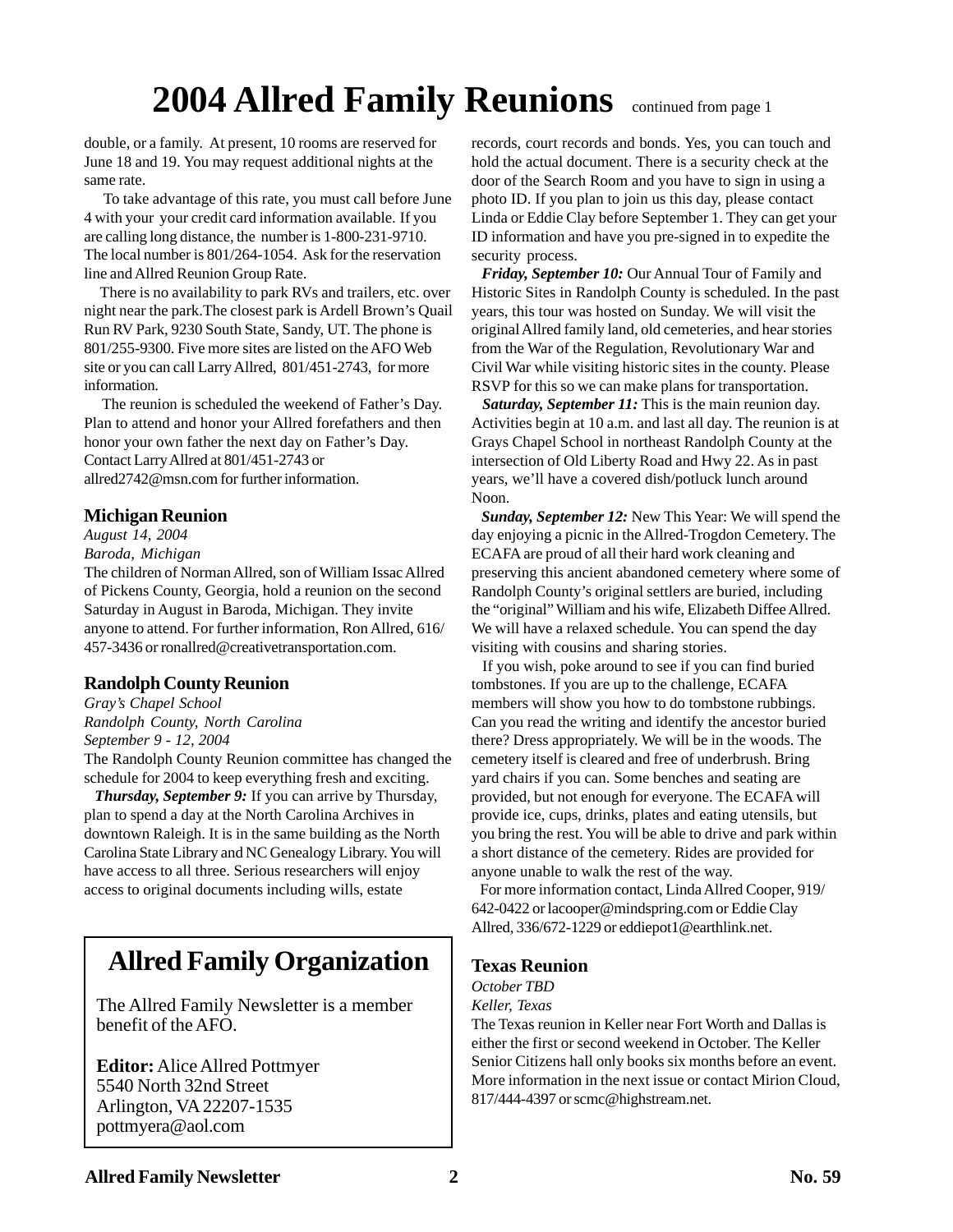## **Atherton Cemetery Lancashire County, England, Gravestone**

I just received the Issue No. 58 of your Allred Family Newsletter, for which I thank you very much. A pity you describe it as the Spring 2004 issue--it's actually autumn (fall) on the right side of the world! Never mind, I long since gave up trying to train northern hemisphere publishers not to use ambiguous chronological references on their newsletters.

 I thought you might like to see a photo I took in December 2003 when I was back in Atherton, England, for my mother's funeral. I have never looked around Atherton Cemetery before. I was quite surprised to see this memorial for my great great grandparents, John and Ann (nee Fairbrother) Allred. My great grandmother, Sarah, was their daughter.

 Note the spelling! John was both baptized and married (I have the marriage certificate) as Allred, but the "d" crept into the name over the years, though the family did keep the double L. But not so in the General Register Office death index which has him as John Aldred.

 Thomas was John and Ann's son. John Alldred's birth and baptism are recorded in the LDS IGI, incorrectly located at "Newbent Chapel Presbyterian, Chowbent, Lancashire, England." There is no such place as Newbent Chapel. It is properly Chowbent Chapel, or the New Bent Chapel, which was not its proper name, but a name used by locals to distinguish it from the Old Bent Chapel; Bent=Chowbent=Atherton. All the same place.

*Peter Wood Rotorua, New Zealand*

## **Elrod DNA Does Not Match**

Two descendants of Johan Deter Elrod have taken the DNA test and their DNA did not match Allred DNA. This proves the Allred family and Elrod family are not related.

 For more information, on the Allred DNA project, visit the AFO Web site at www.allredfamily.com and then click on DNA Project.



In Loving Memory of John Alldred Who died February 1<sup>th</sup> 1888 Aged 76 years Also Ann wife of the above John Alldred Who died January 24<sup>th</sup> 1905 Aged 88 years Also Ann wife of Thomas Alldred Who died December 9th 1885 Aged 31 years Also Thomas Allred Who died September 16th 1927 Aged 79 years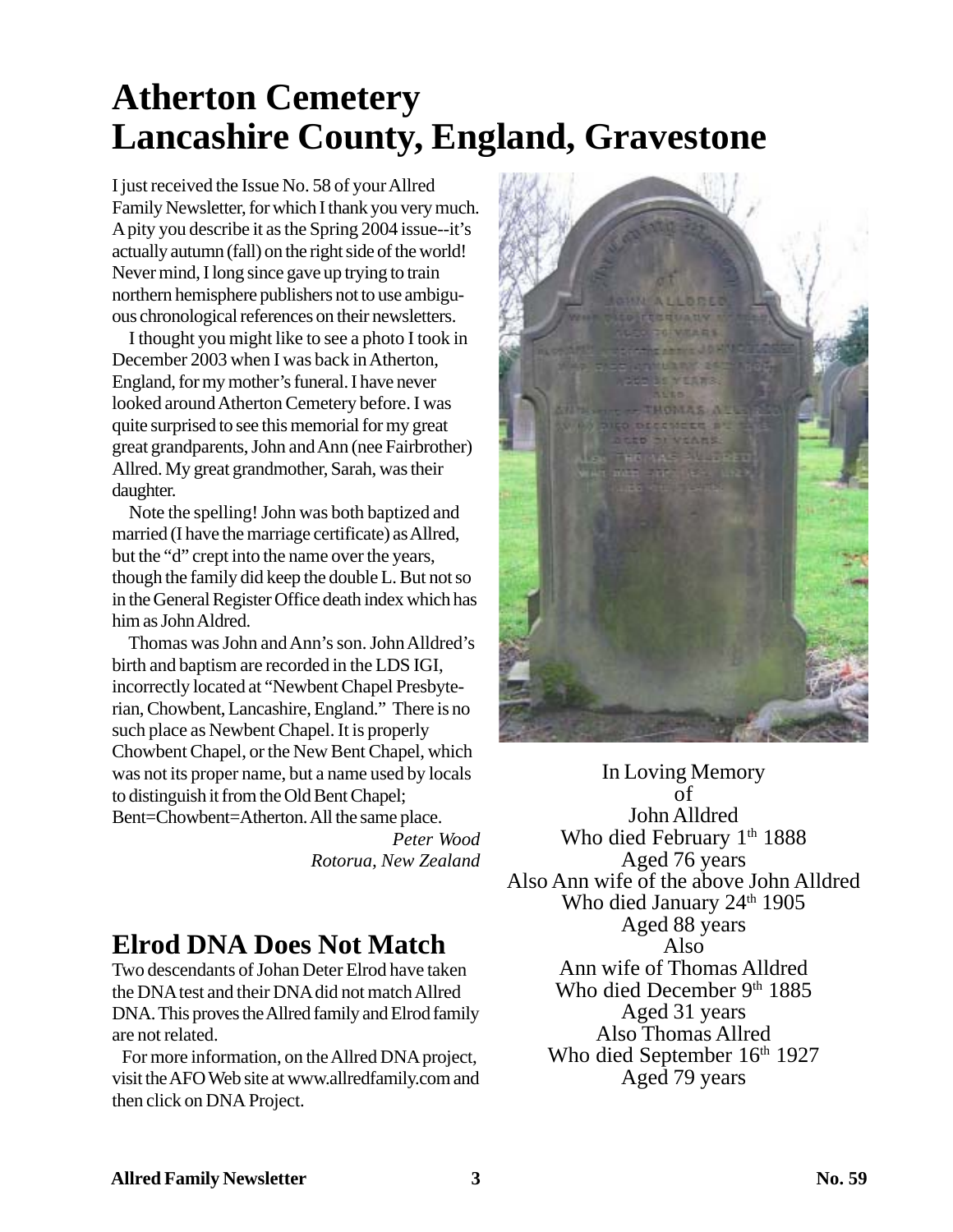# **Allreds in Military Service**

*In the last issue of the newsletter, information on Allreds who served in the War of the Regulation and American Revolution was printed. Each issue will honor Allreds who served their country. The information will be printed in chronological order of the various wars.*

## **War of 1812**

The America's independence from England was assured after the War of 1812. The American success at the Battle of Fort McHenry in the Baltimore Harbor in 1814, motivated Francis Scott Key, who was detained with companions aboard a flag of truce ship eight miles away, to compose *The Star Spangled Banner*.

 The general index at the National Archives lists the following 15 Allreds who served in the War of 1812:

*Isaac Allred*, Private Adams' Battalion (1812- 13), Ohio Militia *Isaac Allred*, Private Holt's Detachment, Ohio

Volunteers and Militia *Isaac Allred*, Private 2 Regiment (Price's) Ohio

Militia Original filed under Isaac Allerd

*Isaac Allred*, Private 2 Regiment (Zumwalt's), Ohio Militia

*James Allred*, Private Lanier's Independent Battalion, Ohio Militia, Original filed under James Alred

*James Allred*, Private 7 Regiment (Pearson's) North Carolina Militia

Allred, *Jim*, Private Hinds' Battalion Calvery, Mississippi Militia

John Allred, Private 4 Regiment (Steele's) W. Tennessee Militia

*Reuben Allred*, Private 2 Regiment W. Tennessee Militia (Colonel Lowry, Lieut. Col. Hammons)

## **Please send your Allred Family Military Information**

 Names with service listings plus any stories and photos should be sent to Alice Allred Pottmyer, 5540 North 32nd Street, Arlington, VA 22207 or email PottmyerA@aol.com.

*Reuben Allred*, Corporal 5 Regiment (Atkinson's) North Carolina Militia *Thomas Allred*, Private Adams' Battalion (1812-13), Ohio Militia **Thomas Allred, Private** 5 Regiment (Atkinson's) North Carolina Militia **William Allred**, Private 1 Regiment (Wynne's) W. Tennessee Militia *Elias Allred* was not on the general index at the National Archives, but his widow, Mary A. Harrison Allred applied for his pension. File# 41265, U.S. War of 1812, National Archives and Records Administration.

## **War with Mexico**

The War with Mexico, 1846-1848, occurred because of the dispute over Texas joining the Union. This resulted in the U.S. conquest of California.

 The National Archives general index lists the following seven Allreds who served during the War with Mexico:

| Company A, 3                                 |
|----------------------------------------------|
| Regiment, Missouri Mounted Infantry (Rall's) |
| Mormon Battalion,                            |
|                                              |
| Mormon Battalion,                            |
|                                              |
| Mormon Battalion,                            |
|                                              |
| Mormon Battalion,                            |
|                                              |
| Company $Gz$                                 |
|                                              |
| Company A, $3$                               |
| Regiment, Missouri Mounted Infantry (Rall's) |
| <b>Mormon Battalion</b>                      |
|                                              |
| Mormon Battalion                             |
|                                              |
|                                              |

## **Mormon Battalion**

Information contributed by Roger Pugmire *Roger, Erma, Ernest Wilkes, William Lansing, William Moore, Isaac, William, Thomas*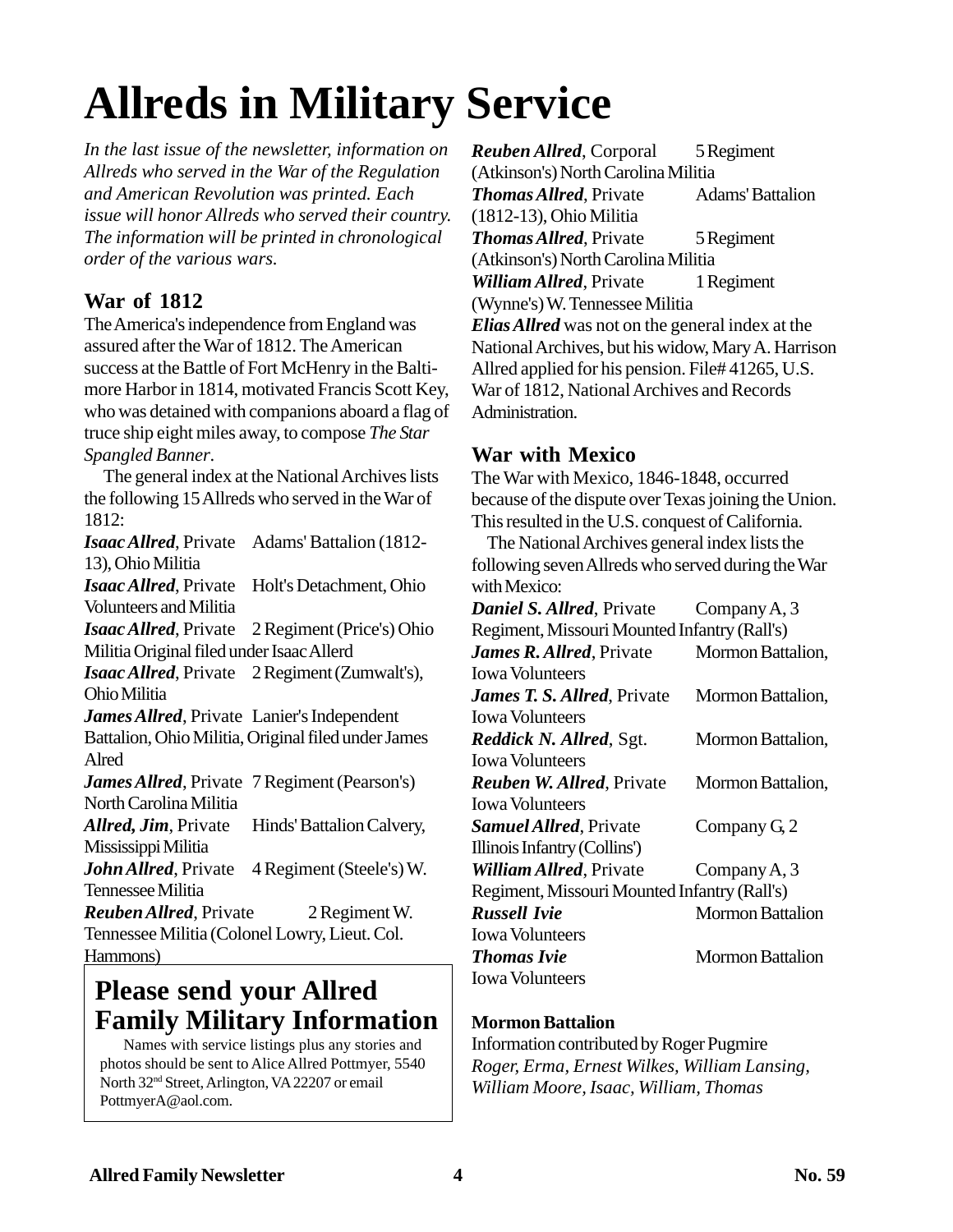The Mormon Battalion was formed in July 1846 when Captain James Allen of the United States Army went to Mormon Church President Brigham Young seeking to enlist four or five companies of infantry to participate in the War with Mexico.

 The "Mormon Colonists" were in desperate circumstances in temporary settlements they called Winter Quarters, Nebraska, and Mount Pisgah and Council Bluffs, Iowa. A small Iowa settlement near Mt. Pisgah was called Allred Settlement.

 About 500 volunteers were raised among these colonists in three weeks and they formed a regular U.S. Army Battalion commanded by non-Mormon regular Army officers.

 The overall mission of the battalion was two-fold: 1. To reinforce the Army of the West which departed Santa Fe in September 1846 under the command of General Stephen Kearney, and 2. To build a wagon road from Santa Fe to California. This was very early in the war and a supply route was considered vital for future military and commercial operations. The battalion accomplished both parts of their mission.

 The battalion left Council Bluffs, Iowa, on July 20, 1868, to the tune of *The Girl I left Behind Me* and began the 200 mile march to Fort Leavenworth, Kansas. Twenty women were official laundresses (at the rate of \$7 per month). On this part of the journey, they put up with swarms of mosquitoes, mud and violent rainstorms before they reached Fort Leavenworth. When they arrived on August 1, 1846, the men received infantry equipment and each man was paid a "uniform allowance" of \$42. Instead of buying army uniforms, most of the men sent the money back to their families in Council Bluffs and they wore their rough frontier clothing.

 On August 12, the battalion left Fort Leavenworth and 61 days later arrived in Santa Fe. The major problems were heat, the rapid pace and sickness. At the crossing of the Arkansas River, most of the 84 women and children who were traveling with the battalion, were dispatched up the river to Fort Pueblo in present day Colorado. Either four or five women remained with the battalion as cooks and laundresses.

 From Santa Fe, the battalion marched southward along the Rio Grande River, to an approximate point where El Paso is today and then on toward the

Mexican village of Tucson. The walled village of Tucson was defended by 200 regular Mexican Army troops. Colonel P. St. George Cooke managed to convince them that this was a major army and the Mexican commander fled the village and took most of the population along. Rather than robbing, pillaging and killing, as invading armies frequently do, the battalion marched peaceably through without firing a shot. They purchased some badly needed food and some wheat for the mules and marched on, leaving friends rather than enemies behind.

 After leaving Tucson, the battalion suffered from lack of water and food. They found and followed the Gila River until it joined the Colorado River. Those last miles of desert west of the Colorado River were the cruelest. Their shoes and clothing were worn to tatters and these were the coldest nights and hottest days of the journey. They marched three days and two nights after they ran out of water, except for sips from deep wells they dug at several places.

 The battalion reached San Diego on January 30, 1847. The 2,000 mile march still stands as the longest infantry march by any unit of the United States Army.

 One company remained in San Diego and built Fort Stockton into a real fortress on top of the hill where Presidio Park now lies. Their diaries indicate that they worked on community development projects. They "whitewashed nearly every house in town," dug 15 wells, fired about 40,000 handmade bricks, lined the wells with bricks to prevent the sandy soil from caving in and also used the bricks to build the first fired (not adobe) brick building in California.

 While one company remained in San Diego, the others marched to Los Angeles as part of General Kearney's command and built Fort Moore there. The secure forts at San Diego and Los Angeles and the loyal and efficient troops of the battalion helped stabilize the military and political situation in Southern California after the war was won.

 When the one year enlistment was completed in July 1847, the battalion was discharged and 81 men reenlisted. The others journeyed northward up the San Joaquin Valley toward Fort Sutter (near Sacra-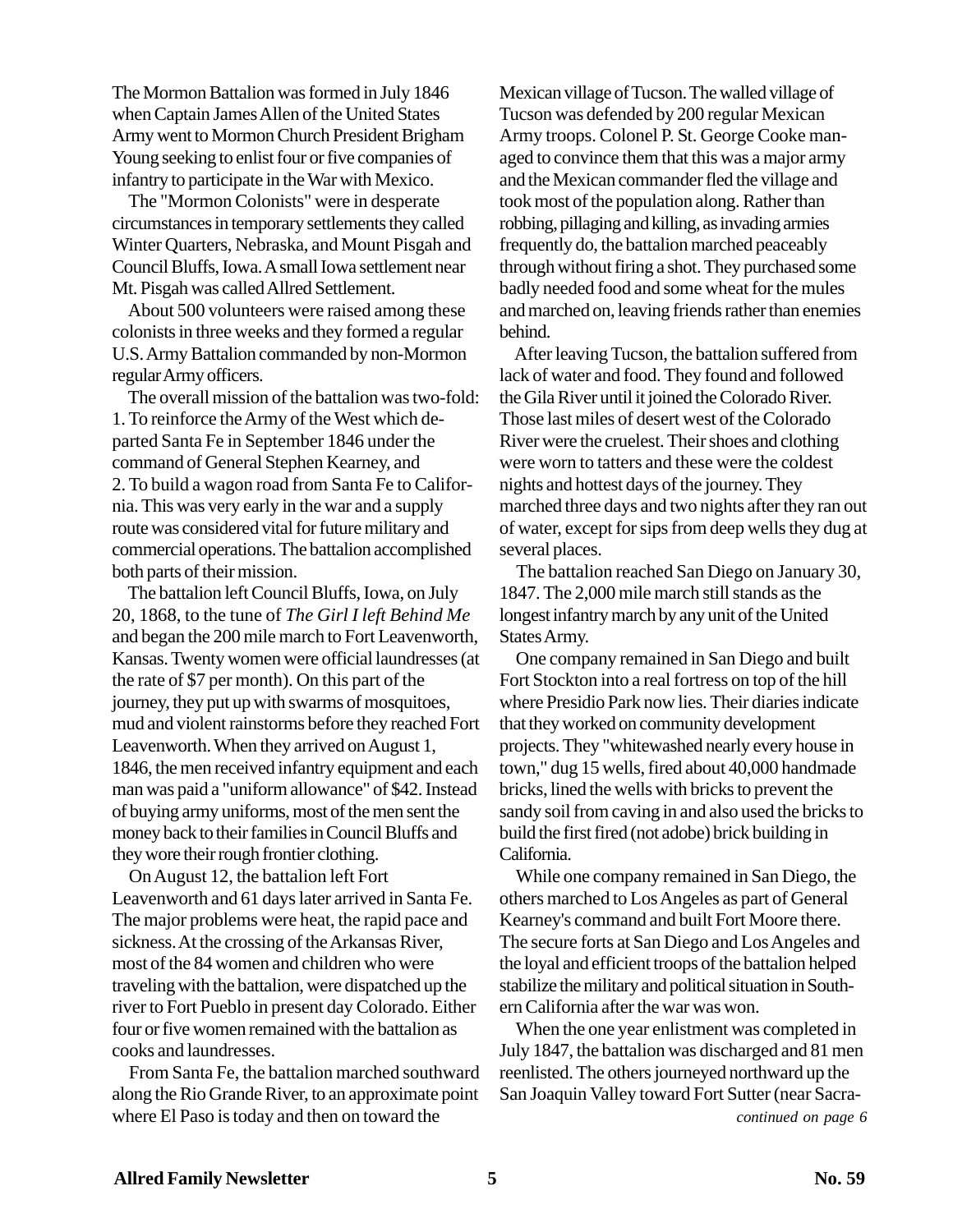# **Allreds in Military Service** *continued from page 5*

mento). A messenger met them and told them most of their families were now in the Salt Lake Valley. Some went immediately there, but others took a contract to build a grist mill and sawmill for John A. Sutter. In the process they participated in the discovery of gold and panned gold part-time during that winter. In the spring, they made a new wagon road over the Sierra Nevada Mountains and the Great Basin to the Salt Lake Valley.

 The battalion made a great logistical contribution. The wagon road they literally carved across the wilderness was followed by the Butterfield Stage Lines and other travelers for decades. When the stage lines went out of business because of the railroads, the route of the Southern Pacific was chosen and the Gadsden Purchase selected by using maps and the route made by the Mormon Battalion. The great southwest was opened up and was profoundly influenced by the battalion.

## *Allreds in the Mormon Battalion* **Reuben Warren Allred Elzadie Emeline Ford Allred**

 Reuben Warren Allred was born November 9, 1827, in Bedford County, Tennessee, to Martin Carol and Mary Hasket. Elzadie Emeline was born December 2, 1817, in Chautauqua, New York, to William Martin and Hannah Mayo Ford. Reuben and Elzadie were married February 15, 1846.

 When Reuben joined the Mormon Battalion, Elzadie made the long journey with him as far as Santa Fe, New Mexico. From this point, she accompanied the Brown detachment to Pueblo, Colorado. Her husband made the entire trip to California. After his release, they were reunited in Salt Lake City. They remained there until after the birth of their first child, Elzadie Jane, May 13, 1849.

 The young Allred family made their way to California during the days of the Gold Rush. They spent the next 10 years near Sutter's Mill and later San Francisco where three more children were born to them: Nanette Cooper, Reuben Adelbert and Mary Lily. These years were unfruitful financially and sorrowful because their lost their first three children, two of them in April and one in May of 1857. After the birth of Mary Lily in 1858, they returned to Utah and settled in Mt. Pleasant, Sanpete County. They lived there for six years and two more children were born in Mt. Pleasant: Martha Rosabell and George Franklin. George died the same year he was born.

 In 1864 the family moved to Wallsburg, Utah, where their last two children: John Warren and Emma Pauline were born. Life was no easier in Wasatch County. John Warren, their only son had Rheumatic Fever which made it necessary for them to move to a warmer climate. They moved to Gila Valley, Arizona, and purchased a stock ranch called Buttermilk Point a few miles from Mathewville, Arizona. They went into business selling milk and butter to the soldiers at Fort Thomas.

 Life in this isolated place was lonely but the returning health of their son compensated for the loneliness. Elizadie often took long walks and on some of these walks found quaint Indian relics and pieces of pottery which she carried home and placed under a tree near the house. Over the years this pile grew large. They did not realize their value and left them when they sold the ranch and moved to Pima, Arizona. Sometime later, Elizadie learned that her collection had been sold by the new owners for enough to financially pay for the ranch.

 Elzadie Emeline Ford Allred died December 20, 1887, at the age of 60. She was buried in Pima. Reuben Warren Allred died August 21, 1916, and was also buried in Pima, Graham County, Arizona.

## **Reddick Newton Allred Lucy Hoyt Allred**

Reddick Newton and his twin brother, Reddin, were born February 21, 1826, in Bedford County, Tennessee. His parents were Isaac and Mary Calvert Allred. During the building of the Nauvoo Temple, Reddick worked as a mason. He and Lucy Hoyt were married November 26, 1843. Lucy was born March 26, 1824, at Booneville, Onondaga County, New York, to James and Beulah Sabin Hoyt. They had a son, Isaaac Newton, born October 1, 1844. He died October 11, 1845. A daughter, Lucy Adeline, was born December 29, 1846.

When they left Nauvoo in 1846, while they were

## Allred Family Newsletter **6** 6 **No. 59**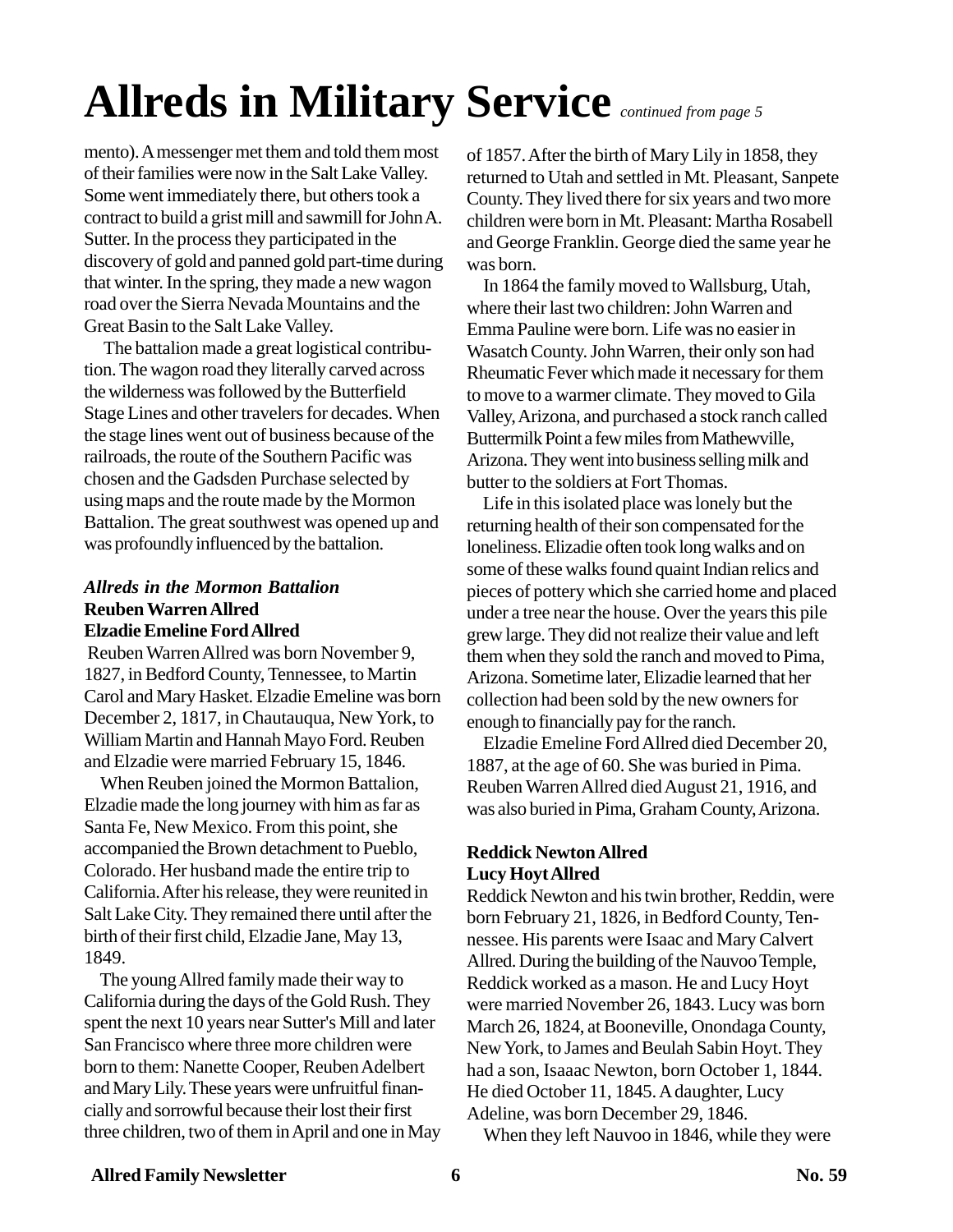camped at Pottawattamie County, Iowa, he joined the Mormon Battalion as a 3rd sergeant in Company A.

 Reddick left his wife and their daughter, Lucy Adeline, in the care of his father. They lived near Council Bluffs, Iowa, in what was known as Allred Settlement. On July 16, 1847, after his enlistment was over, Reddick and some members of his family including his brother-in-law, Henry Hoyt, and brother, James Riley Allred, left Los Angeles for the Salt Lake Valley. On August 26, 1847, Reddick and his company reached Sutter's Fort on the Sacramento River, a distance of six hundred miles from Los Angeles. After resting a few days, they started again on the long trek to the Salt Lake Valley. Henry Hoyt, his brother-in-law, died in Reddick's arms and was buried beside the road 60 miles from Sacramento.

 When Reddick reached Fort Hall, Idaho, he did not go to Salt Lake. He sent Henry Hoyt's outfit to his brother, Israel, by those going to Salt Lake. He also sent his fine mare to his brother, Paulinus Harvey, who had already arrived in the valley. Reddick continued on to Council Bluffs, Iowa, arriving there in December of 1847. The following day, Reddick crossed the Missouri River and went eight miles to Allred Settlement on the Little Pigeon Creek, where he found his wife and daughter with his parents and other family members.

 On November 26, 1848, a third child, Reddick Reddin, was born to the couple. In June 1849, the family had a yoke of oxen tied on the front of their wagon with cows tied in the back. They were ready to begin the long trek. Their wagon was the lead wagon heading for the Great Salt Lake Valley. They arrived there October 16, 1849.

 Lucy and Reddick first moved to Sessions or what is now Bountiful, Utah. The Allreds found that there was not enough water to sustain the six families already there. Reddick and some of his family members then moved to the mouth of Big Cottonwood Canyon in the Salt Lake Valley. They had plenty of water, but little land. Lucina Azelia was born on September 20, 1851, to the couple.

 During the October 1856 General Conference of the Mormon Church, President Brigham Young called volunteers to go to the aid of the handcart companies, caught in an early snowstorm in Wyoming mountains. Reddick volunteered and was

placed in charge of the supplies. While guarding the supplies, he received a message to go to the aid of Captain Willie's Handcart Company. He immediately left with six teams. He met the Willie Company and found them in a most deplorable condition. Reddick and his company assisted them in their final part of the journey into the Salt Lake Valley.

 The family lived in Nephi, Utah, and then Kaysville, Utah, where Avelia Emogene was born April 6, 1856, and Newera Martina was born January 1, 1858. Spring City, Utah, became their next home. Jannette Adelaid was born there February 11, 1860, Henry Deloss was born there March 17, 1862 and Mary Matilda was born there October 21, 1865.

 Lucy Hoyt Allred died January 3, 1907, in Spring City. Reddick Newton died October 10, 1905. They are both buried in the Spring City Cemetery, Sanpete County, Utah.

## **James Tillman Sanford Allred Eliza Bridget Manwaring Allred**

James Tilman Sanford Allred was born March 28, 1825, Bedford County, Tennessee. A son of James and Elizabeth Warren Allred, he married Eliza Bridget Manwaring, November 23, 1845. Eliza was born November 23, in Herfordsire, England. She was the daughter of Edward Manwaring and Margaret Nash.

 James T.S. crossed the Missouri River with his new bride and met his father at Mt. Pisgah, Iowa, upon arriving at Council Bluffs, James joined the Mormon Battalion.

 At first, it was thought only 20 women were permitted to accompany the battalion as laundresses. Later, then it was learned that families might accompany their husbands if they could provide their own transportation. Eliza was determined to accompany her husband even though she was pregnant.

 As the company proceeded toward Leavenworth, Kansas, Eliza was forced to walk because her husband did not have a team of his own. The road was hard and many fell ill because of short rations. Eliza also suffered much. She and James were not well when they reached Santa Fe, New Mexico. In October 1846, they were detached from the battalion. Under Captain James Brown's command they were sent to Pueblo,

*continued on page 8*

## Allred Family Newsletter 7 and 100 Mo. 59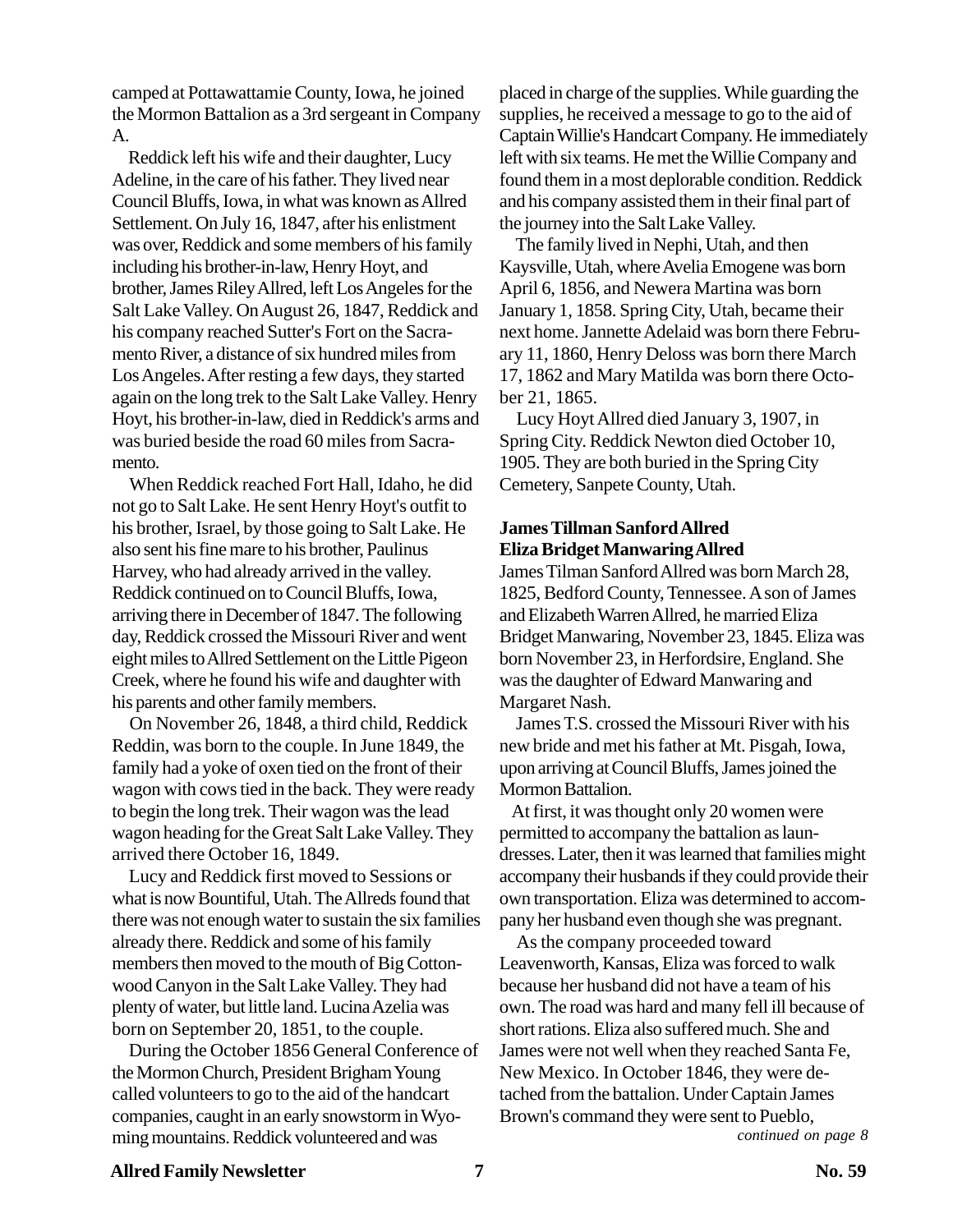# **Allreds in Military Service** *continued from page 7*

Colorado.

 On the trip from Santa Fe to Pueblo, Eliza suffered and became very ill. She was nine month's pregnant. An older couple took pity on her and permitted her and her sick husband to ride in their wagon. Her baby was born on the road. Because of the lack of adequate medicine the baby died.

 The company arrived in Pueblo on November 17, 1846, and rejoined the detachment that had been dispatched there from the last crossing of the Arkansas River. After a winter in Pueblo reclaiming their health, James and Eliza together with the James Brown Company traveled north to Laramie, Wyoming, where they joined the trail of the Brigham Young Company which had just preceded them. James and Eliza Allred entered the Salt Lake Valley, July 29, 1847.

 On February 28, 1848, Eliza gave birth to Eliza Marie, in Salt Lake City. She and the baby stayed in Salt Lake City while James returned to the Platte River to assist the Mormon pioneers crossing the river. Because of the many other travelers and their rush to get to California, many of them disposed of the possessions at the main crossing. James profited greatly from their eagerness to get to California by reclaiming their discarded goods. He returned to Salt Lake City after a few months. In 1849, James, Eliza and Eliza Marie, together with approximately thirty others, founded Manti, Utah. It was the first settlement in Sanpete County.

 While in Manti, second and third daughters, Ellen Aurella and Elizabeth Diantha, were born in a dugout on Temple Hill. Later her second son, James Tillman Sanford Allred, Jr., was born. The family moved to Spring City about 17 miles away where James erected the first house in this new settlement.

 In 1855, James moved his family to Las Vegas, Nevada. A third son, Edward Francis, was born there. After two years, the family moved to Ephraim, Utah, where William Hackley, Nancy Cummy, and Brigham Young Allred were born. In 1864, James moved his family further south to Circleville. While living there, Margaret Bridget was born on April 20, 1866. Because of her confinement difficulties, Eliza died the same day. Because there were Indian uprisings, Eliza was buried the same day. She was

later re-interred in Spring City. James died May 29, 1905, and is also buried in Spring City.

## **James Riley Allred**

James Riley was born January 28, 1827, in Bedford County, Tennessee, the son of Isaac and Mary Calvert Allred. On the journey from Nauvoo, Illinois, to the Missouri River, he served as a guard in Brigham Young's Company.

 At Council Bluffs, Iowa, he enlisted in the Mormon Battalion and marched with that body as a private in Company A. After his honorable discharge in July 1847, he remained in California with a number of his battalion companions during the time gold was discovered at Sutter's Mill.

 In 1848 he went to the Salt Lake Valley. He then returned with Charles C. Rich to California. He returned again to Utah and settled in Spring City. That became his permanent home. He died there April 14, 1871.

## **Russell Ivie**

Russell Ivie was the grandson of Sarah Allred and her husband Anderson Ivie. He was in Company A. He left his new young wife with his parents and marched to California with the battalion. When the Mexican War ended, he stayed with the group at Sutter's Mill and was there when gold was discovered. This group never stayed for the gold, but when the weather improved, he returned to his family that had settled in the Salt Lake Valley.

## **Thomas Ivie**

Thomas Ivie, youngest son of Sarah Allred and Anderson Ivie, was a member of Company C of the Mormon Battalion. His wife and children remained at Winter Quarters, Nebraska, during his year with the battalion. After his return, the family settled in Provo, Utah.

*Note:* Roger Pugmire, St. Charles, Idaho, is a member of Company D, Cache Valley, Utah, Unit of the Descendants of the Mormon Battalion. On his Pugmire line, his great grandfather, Johathan Pugmire, Jr., was in Company E of the Mormon Battalion.

 AFO Member, Brookie Swallow, contributed the information on Allred descendants, Russell and Thomas Ivie.

## **Allred Family Newsletter 2008 8 2009 12:00 12:00 12:00 12:00 12:00 12:00 12:00 12:00 12:00 12:00 12:00 12:00 12:00 12:00 12:00 12:00 12:00 12:00 12:00 12:00 12:00 12:00 12:00 12:00 12:00 12:00 12:00 12:00 12:00 12:00 12:0**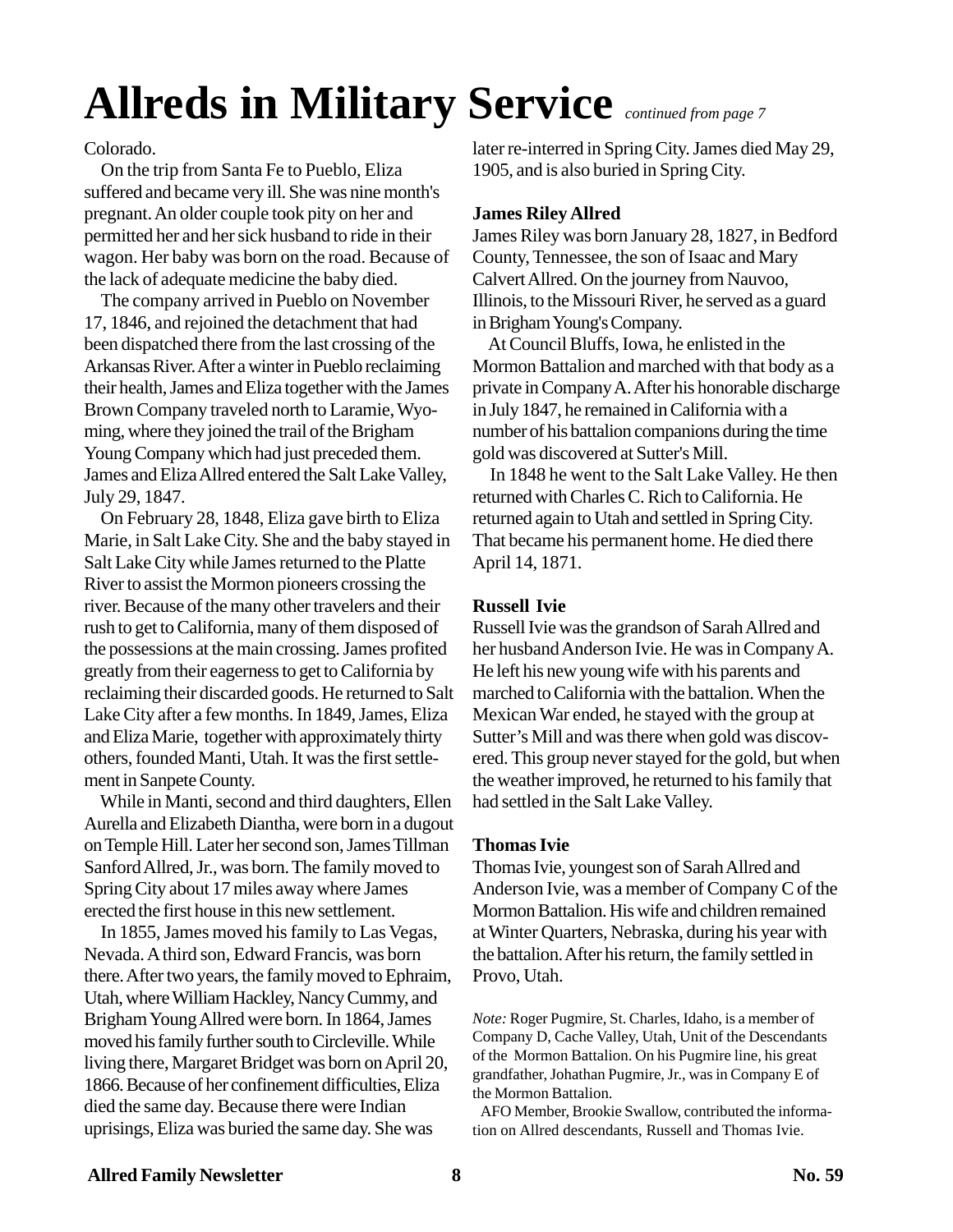## **1879 Letter from Stephen and Angelina Allred**

Stephen was a "double" Allred, descending from the original John and William *Stephen, John, Patience, Catherine, John Stephen, John, William, William*

Stephen married Angelina Ferguson in Randolph County, North Carolina, sometime during the year 1858. On the 1860 census, they were living near her family in the Cedar Falls section of Randolph County. Stephen and Angelina were both 25 years old, they had a two year old daughter, Emily, and Angelina's 15 year old sister, Elizabeth, was living with them. Stephen worked in manufacturing. Angelina was a homemaker and Elizabeth worked as a spinner in the local cotton mill at Cedar Falls. However, the economy in Randolph County really suffered after the Civil War. Stephen, like many of his family and neighbors, left North Carolina in search of a better job and better life for his growing family.

In 1879, the following letter arrived at the Liberty, North Carolina, Post Office from Bristol, Tennessee, addressed to Andrew Ferguson, Angelina's brother:

*transcribed as written* August the 14 1879 Bristol Tenn

## Deare brother Andy and family

I will write you a few lines to let you now that we are all well hopen these few lines may find you and your family the same. the last letter I got from mother She sed that you was sick I hope you are well by this time Ransom Pope was here yesterday inquiren a bout you to now how you was. he sed he wanted to see you so bad. he would rather see you than any body in the world. he sed he was 10 years older than you. he looks old now. he is a civil man and works hard and is doing well he lives here in Town. his wife is living and the children all grown and some marred.

Andy we are doing very well Stephen gets two Dollars a day running Mr. Fultons factory We have some cold wether here for August we have to set by the fire of mornings there is Splendid crops here everything cheap it is a helthy place to live I think it is better country than yours to make a living in

(page 2)

Deare brother have you ever made pece with your god if not now is the time dont put it off any longer for you are getting a long in years we cant live many mor yeares at the longest I want you to prepare for a better world - the first thing I thought of when I red the letter you was very Sick, is he prepared for death or not. it has bin in my mind every sence it bore on my mind So that I had to write a few lines to you. I coldent bare the thought of a brother lying sick and not Saying a word to him of the danger of not being prepared to meet god and Heaven I hope when I here from you a gane that you will tell me good nuse. that you have made pece with god and are determin to live a christan the rest of your days, may the lord help you to meet your little child in heaven I wish I could com to see you. but I cant com for it is So far, but I hope I will meet my mother and all her children in heaven, I am determen to try to get there and I want you all to meet me, by the grace of god, fare well dear Brother

## (page 3)

Deare Sister Louvina it has bine a ong time Since I have had a letter from you I want to here from your pappa and mother tell them I want to see them give my best love to them and I want them to write to me and let me kow how they are getting a long at church and who is there preacher. and if Mr. Crutchfield is Stil living, and how is Sarah Kivett geting a long

write and tell all the nuse for it does me good to here from you all write and tell me how mother and all is getting a long Stephen sends his best wishes to you all

now I will close write as Son as this comes to hand

your Sister and brother Stephen Allred and wife

*Editor's note:* Louvina was Stephen's sister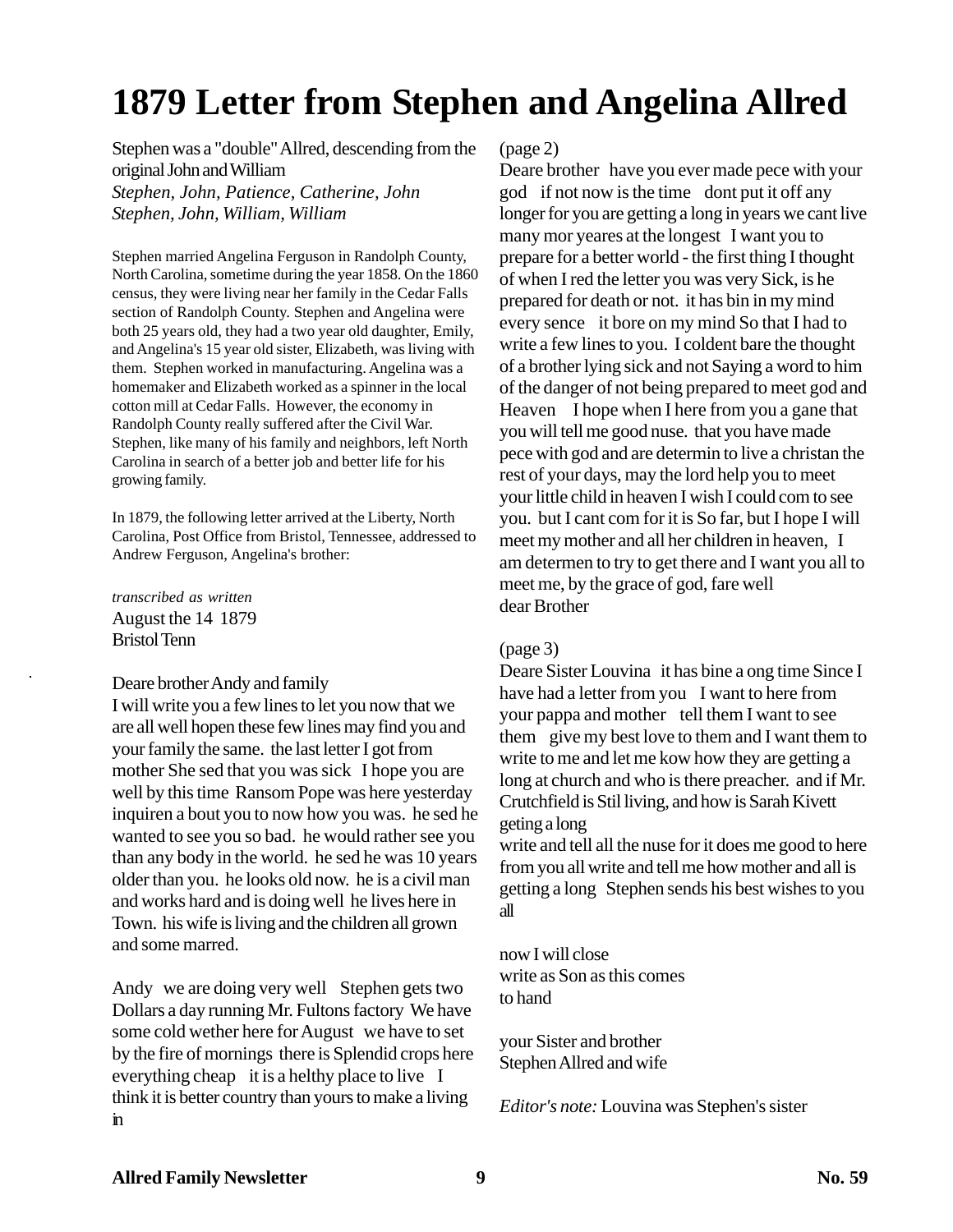



*Arthur Aldred (right) , of Seymore, Connecticut, recently took the Allred DNA test and he was a match. His grandfather moved to America in 1880. His grandfather lived in Leigh, England, near Manchester where the other Allreds lived. Eddie Clay Allred, (left) Cedar Falls, North Carolina, was the closest match on the Allred DNA thus far.*



*Arthur and Gladys Aldred visited their new North Carolina cousins and toured Allred sites in Randolph County. The group gathered for dinner in Asheboro, county seat for the county, on April 20. Pictured after the dinner are first row (l-r), Linda Allred Cooper, Alice Allred Pottmyer, Dot Allred Allen, Gladys Aldred, Mildred Allred, Sue Estep, Nancy Martin, Hollis Allred, Jesse Allred, Sara Allred and Becky Allred Sexton. On the back row (l-r) are Bob Bryan, Eddie Clay Allred, Lawrence Allen, Arthur Aldred, Mary Ward, Wayne Ward, Darrell Allred, Ralph Allred, and Donna Allred. Photo by Terry Routh.*

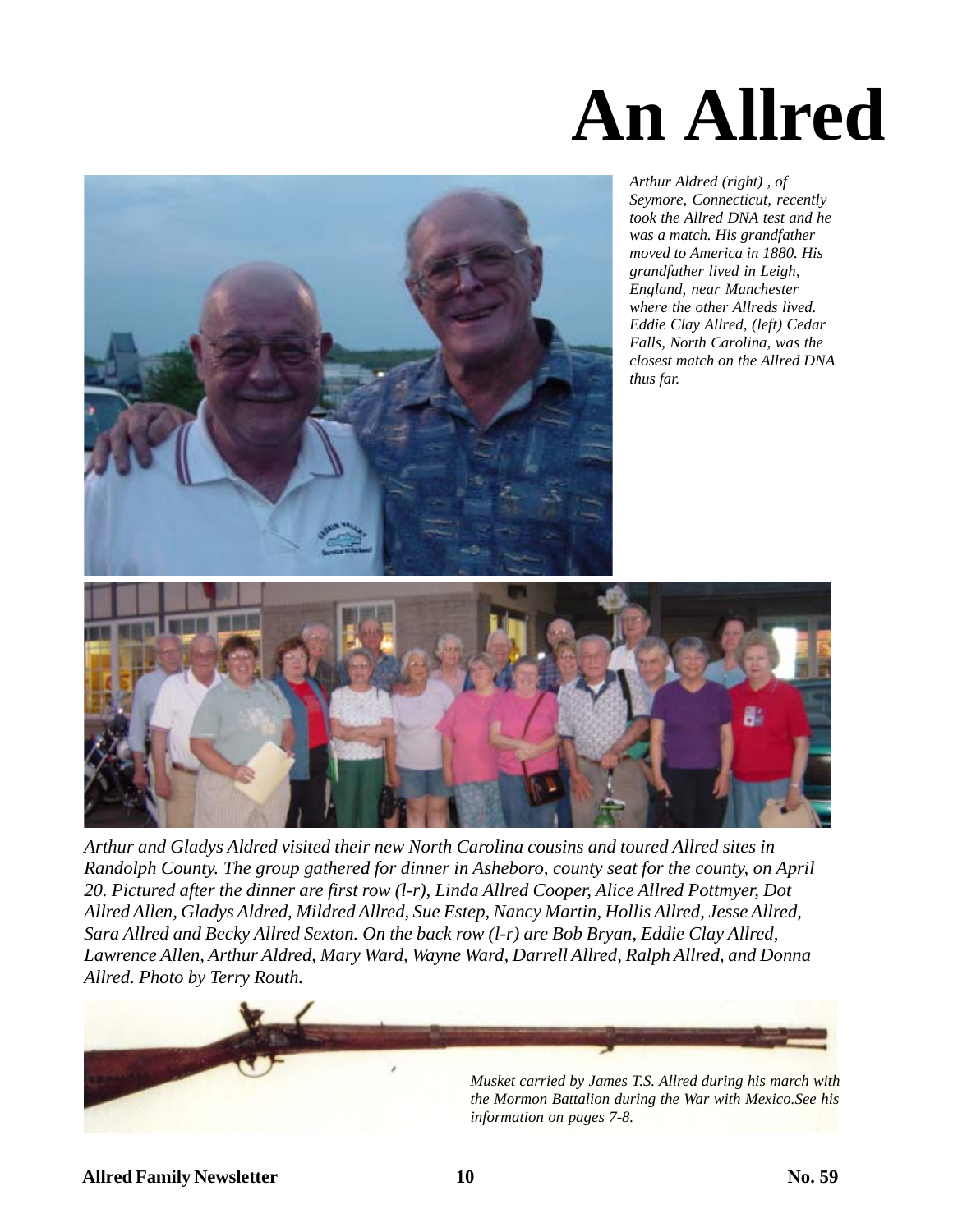# **Family Album**



*Lorenzo Allred, his sister Metta Allred Crawford, and her husband, John. Family line is:* Lorenzo and Metta, Mahlon, William, William and Lorenzo and Metta, Mahlon, Patience, Catherine, John. *Lorenzo and Metta were double Allreds. Photo contributed by Dawn Holtz.*

 In Memory of Isaac Allred Born in Pendleton Co. South Carolina Jan 27th 1788 Died In Spring City Nov 13th 1870 Call Not Back The Dear Departed Anchored Safe Where Storms Are Over. On The Border Land We Left Him Soon to Meet And Part No More





*Erma Allred Pugmire has celebrated her 90th birthday. She was born February 16, 1914, St. Charles Idaho, to Ernest Wilkes and Orissa Elizabeth Rich Allred. She married Curtis Pugmire June 28, 1934, in Logan, Utah. Curtis and their youngest son were killed by lightning September 8, 1956, while spraying weed's on the farm. Erma worked as a cook at Bear Lake Memorial Hospital until retirement. She presently resides in Tremonton, Utah. She keeps busy crocheting, tatting, weaving, braiding rugs and quilting. She has displayed at county fairs where she received many ribbons. When the weather permits, she walks about one mile a day.* Erma, Ernest Wilkes, William Lansing, William Moore, Isaac, William, Thomas



*Stock of musket carried by James T. S. Allred during his march with the Mormon Battalion during the War with Mexico. Photos courtesy LDS Church Museum of History and Art, Salt Lake City, Utah.*

**Allred Family Newsletter 2008 11 2008 11 2008 12:00 11 2008 12:00 12:00 12:00 12:00 12:00 12:00 12:00 12:00 12:00 12:00 12:00 12:00 12:00 12:00 12:00 12:00 12:00 12:00 12:00 12:00 12:00 12:00 12:00 12:00 12:00 12:00 12:00**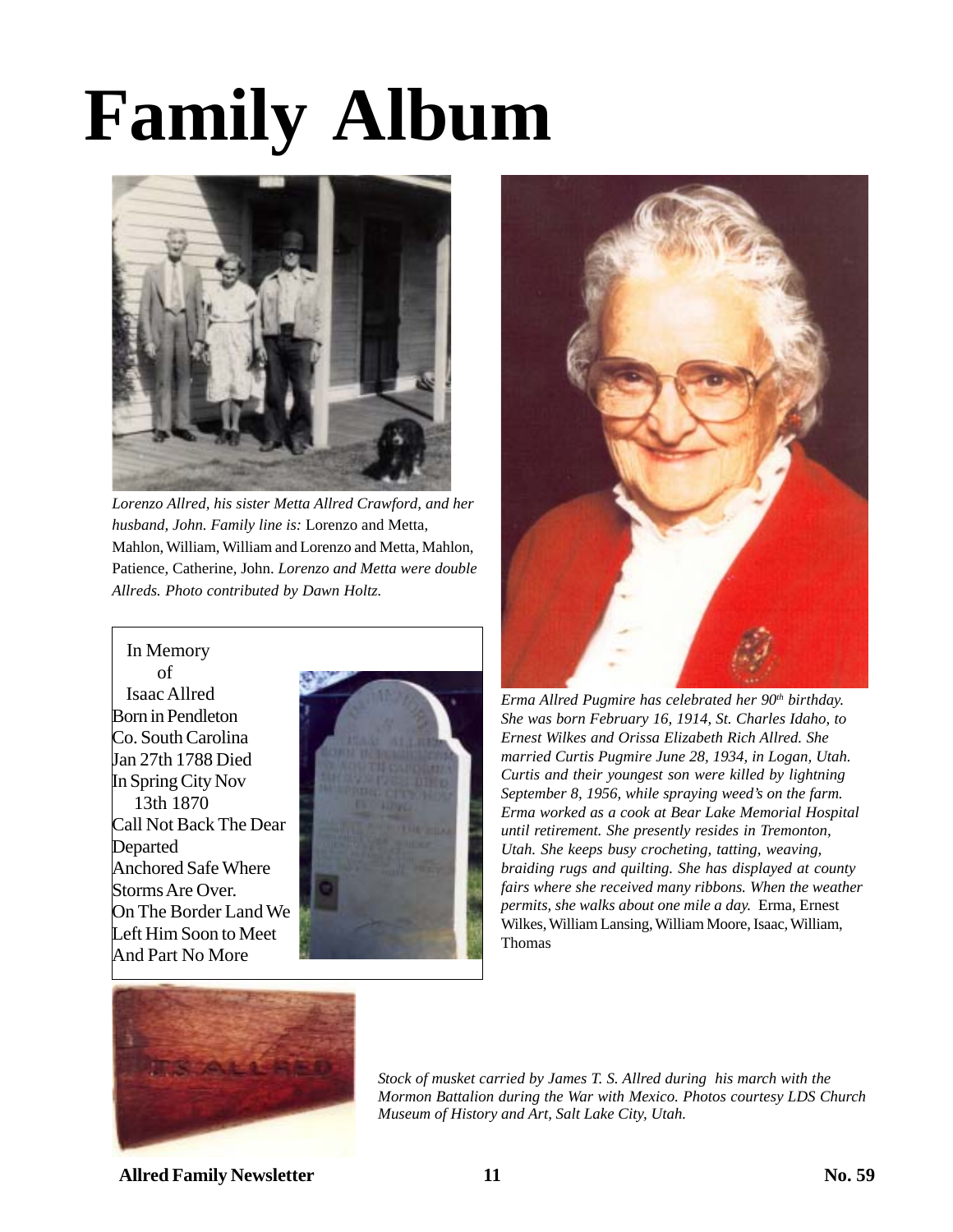## **Texas Allred Family Marriage Records**

 $51$ THE STATE OF TEXAS.-COUNTY OF GRAYSON.  $102$ Ge Any Sudge of the Stistrict Court, CHIEF JUSTICE.OF THE COUNTY COURT, ORDAINED MINISTER OF THE GOSPEL, OR JUSTICE OF THE PEACE IN AND FOR THE COUNTY OF GRAYSON, -GREETING. You are hereby, authorized to celebrate the Litts of Matrimore, between William Allrea a Stabella Gold ad make due return to the Clerk of the Country Court of said Country, within iziy, days thereafter, entifying you@ action under this License!  $\begin{array}{l} \text{Wiltings } \text{up } \text{gptient Spunturt and } \text{lead } \text{efo} \text{ (of } \text{get } \text{ab}) \\ \text{in } \text{Aut } \text{Hence} \\ \text{in } \text{Aut } \text{gen} \text{ (of } \text{b. } \text{in } \text{if } \text{gpt } \text{of} \text{ is } \text{fpt } \text{of} \text{ is } \text{fpt } \text{of} \text{ is } \text{fpt } \text{if } \text{fpt } \text{of} \text{ is } \text{fpt } \text{if } \text{fpt } \text{of } \text{if } \text{fpt }$ Wilnes my hand this 1st days of November 1859 WWW.W. pritterfiletion

*Texas Allred Representative, Mirion Cloud, Azle, Texas, has furnished eight Allred marriage records from 1859 to 1893.*

William Allred and Isabella Goff ( Eliza Isabell Tennessee Goff) were married October 31, 1859 in Grayson County, Texas. *William, Renne, William, William, William*

Willis W. Allred (Willis Winfield Allred) and Laura A Slavin (Laura Ann Slavin) were married February 15, 1872, Lamar County, Texas. *Willis W., William Hackley, James, William, Thomas*

Co Sing Gabge of the Gastrict Court, CHIEF JUSTICE OF THE COUNTY COURT, ORDAINED MINISTER OF THE GOSPEL, OR JUSTICE OF THE PEACE IN AND FOR THE COUNTY OF LAMAR,-GRHETING. to eclobrate the Bites of Matrimony, between authorize  $Alf_{110}$  and  $Af_{2110}$ and make due return to the Clerk of the County Court of said County, within sixty days thereafter certifying your action under this License Witness My Official Signature and Seal of Office at Office  $d. \nL. 1862$  $\begin{picture}(180,10) \put(0,0){\vector(1,0){30}} \put(10,0){\vector(1,0){30}} \put(10,0){\vector(1,0){30}} \put(10,0){\vector(1,0){30}} \put(10,0){\vector(1,0){30}} \put(10,0){\vector(1,0){30}} \put(10,0){\vector(1,0){30}} \put(10,0){\vector(1,0){30}} \put(10,0){\vector(1,0){30}} \put(10,0){\vector(1,0){30}} \put(10,0){\vector(1,0){30}} \put(10,0){\vector($ (1) certify that on the 1 !<br>I united in marriage Hilles 1  $\frac{1}{\sqrt{1+\frac{1}{1+\frac{1}{1+\frac{1}{1+\frac{1}{1+\frac{1}{1+\frac{1}{1+\frac{1}{1+\frac{1}{1+\frac{1}{1+\frac{1}{1+\frac{1}{1+\frac{1}{1+\frac{1}{1+\frac{1}{1+\frac{1}{1+\frac{1}{1+\frac{1}{1+\frac{1}{1+\frac{1}{1+\frac{1}{1+\frac{1}{1+\frac{1}{1+\frac{1}{1+\frac{1}{1+\frac{1}{1+\frac{1}{1+\frac{1}{1+\frac{1}{1+\frac{1}{1+\frac{1}{1+\frac{1}{1+\frac{1}{1+\frac{1}{1+\frac{1}{1+\frac{1}{1+\$ corn A Hyros the opacties above named Witness my hand this ! I day of the security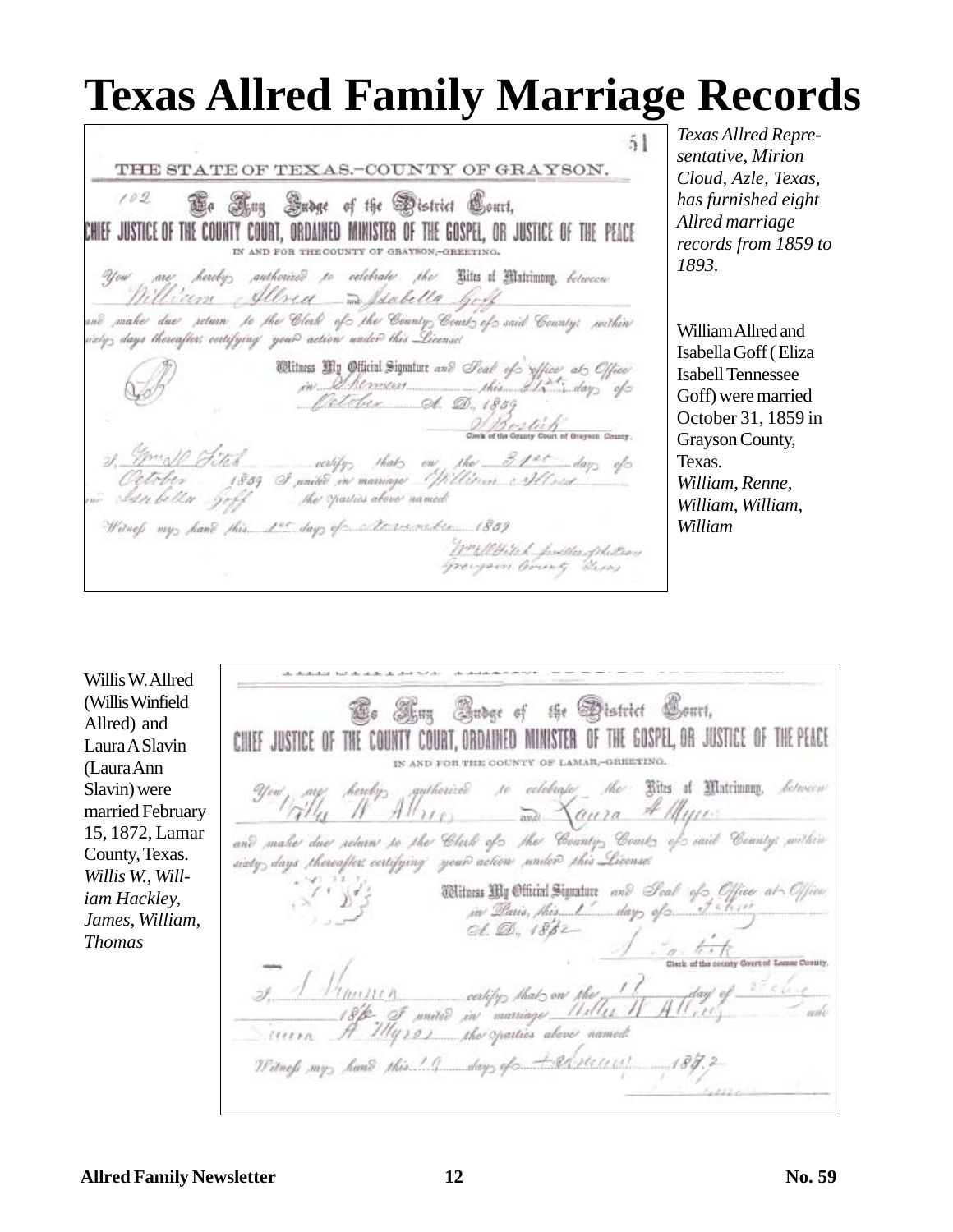Joseph R. Allred (Joseph Robert Allred) and Eliza A. Collins (Elizabeth Ann Collins) were married April 18, 1873, Grayson County, Texas. *Joseph R., William Hackley, James, William, Thomas*

32 mai 10 mb 20 Common on 22 Commons \*tuc.c.2 costo costo  $r_{\rm exan}$ To any Judge of the District Court, Ordained Minister of the Gospel, or any Justice of the Peace in Grayson County--Greeting: Con on main enteries to expect the Dila of Joseph R. Allred and Eliza A. les been to the Hart of the sout Constr. within site down Germa some aution ander this Lives WITNESS are officient arease they can't are to office. In こくじょう コデ the 28" long april 1873 STROSTICK John A Viano 29" april ?? ュ serilar alsay memal. Witness moderation 29" days aper īł, John A. Via 10101103911000

Jacob W. Allred MARRIAGE *LICENSE* and Virginia Lambert were The State of Texas, Grayson County, To any Judge of the District Court, Ordained Minister, or any Justice of the Peace of Grayson County---Greeting: You are hereby authorized to eclebrate the BITES OF MATRIMONY between preced in allegate and linguish hamber and make due return to the Clerk of the said County, within einty days theseafter, certifying your action under this License Witness my official signature and seal of office, at Sheiman, this  $21$ <sup>th</sup> day of  $4876$ Williekenman Cherb.  $\mathcal{B}_{\mathcal{Y}}$ . Definity. 6 S. Bullis 1876 of amided in collating Queer Win Albred in & assistant to the patties annied above. Witness my hand, this 2" Assy. 1876

married June 27, 1876, Grayson County, Texas. *Thomas J., Lemuel, Thomas Jr., Thomas*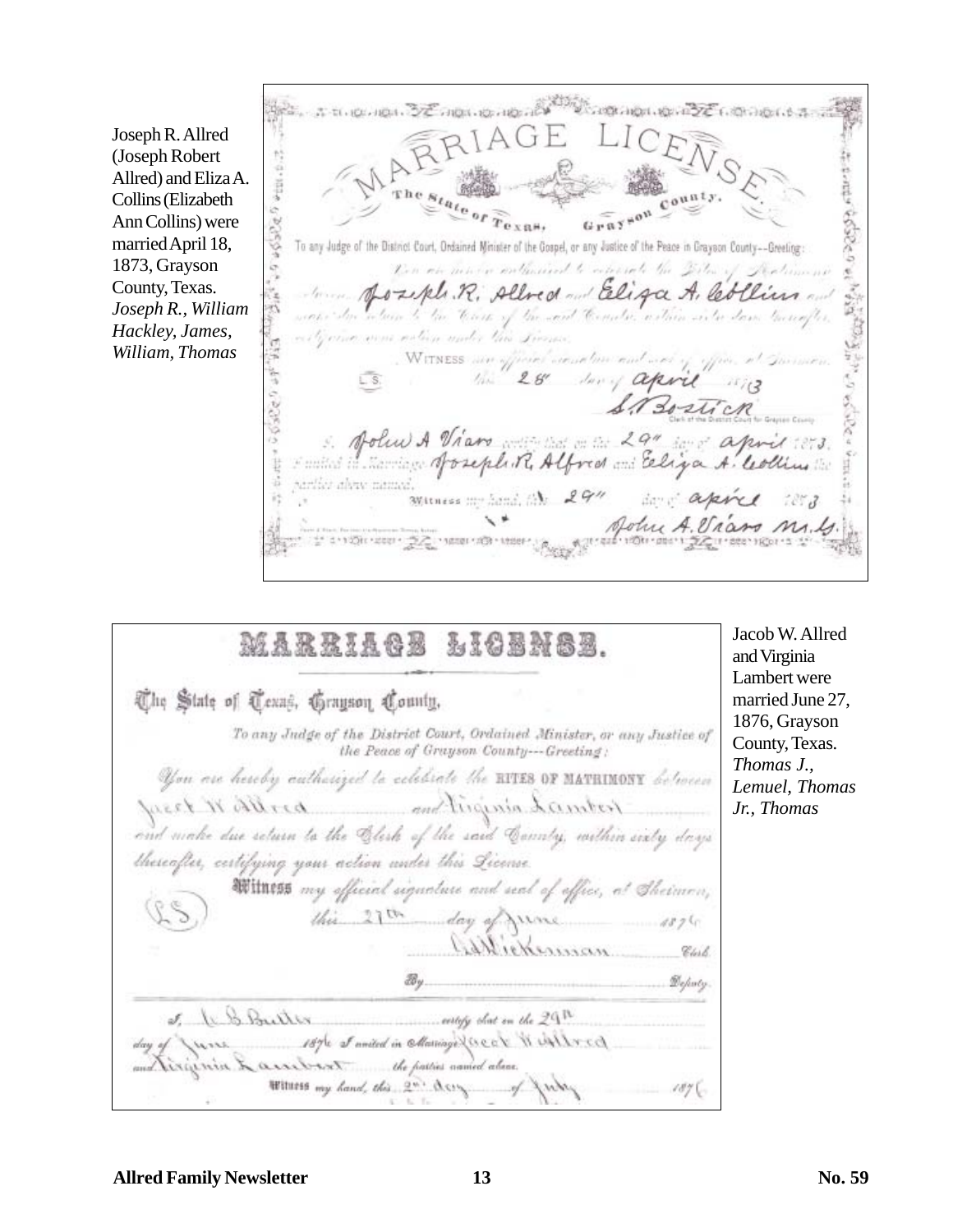## **Texas Allred Family Marriage Records**

Emsley Allred and Van Bert, Barnert & Titoloy, Priamrs, Lis Mary Jane Moss MARRIAGE F were married August 9, 1879, Grayson County, The State of Texas. ountu of áranson. Texas. *Renne, William,* TO ANY JUDGE OF THE DISTRICT COURT, JUDGE OF THE COUNTY COURT, ORDAINED MINISTER, OR JUSTICE *William, William* THE PEACE OF GRAYSON COUNTY-GERETING: You are hereby authorized to celebrate the RITES OF MATRIMONY between and Mary Jame Mofs Comoley Alloch and make due Return to the Clerk of the said County, within Sixty Days thereaft certifying your action under this License. WITNESS my official signature and Seal this 2nd Jay of August. J. R. Dickerman hiveby certify that on the day of August 1879, I united in Mariage Crashey Allred ms Mary Janes Mofs the parties above named. the card Augusts and 10 WITNESS my hand, this ...... Ances Emerson of them Eleh MAR David C. Allred (David Crockett Allred) and Mary E. Frances The State of Texas County of Grayson. were married December 20, 1881, Grayson County, Texas. O ANY JUDGE OF THE DISTRICT COURT, JUDGE OF THE COUNTY COURT, ORDAISED MINISTER, OR JUSTICE OF THE PEACE OF GRAYSON COUNTY--GREETING -*David C.., William, Renee,* You are hereby Authorized to Celebrate the RITES OF MATRIMONY Between *William, William*David Allred sollay Edvances ind make due Return to the Clerk of the asid County, within Sixty Days thereafter, certifying your action under this License.  $N_{\text{min}}$ Gilbretterman  $1.7588$ Scot MYJuck  $\mathcal{D}$ ijang.  $\frac{1}{2}$ entry that on the  $\frac{q\,q\,\overline{\omega}}{q\,\overline{\omega}}$  the set  $\mathbb{R}\times\mathbb{R}$  and  $\overline{\omega}$  $24$  m wind children was hong & draws mitted in Marriage 2 a ponies alove samod.  $22^{10}$  dy of  $1^{12}$ WITNESS are hand, this J. R. Brazy ninister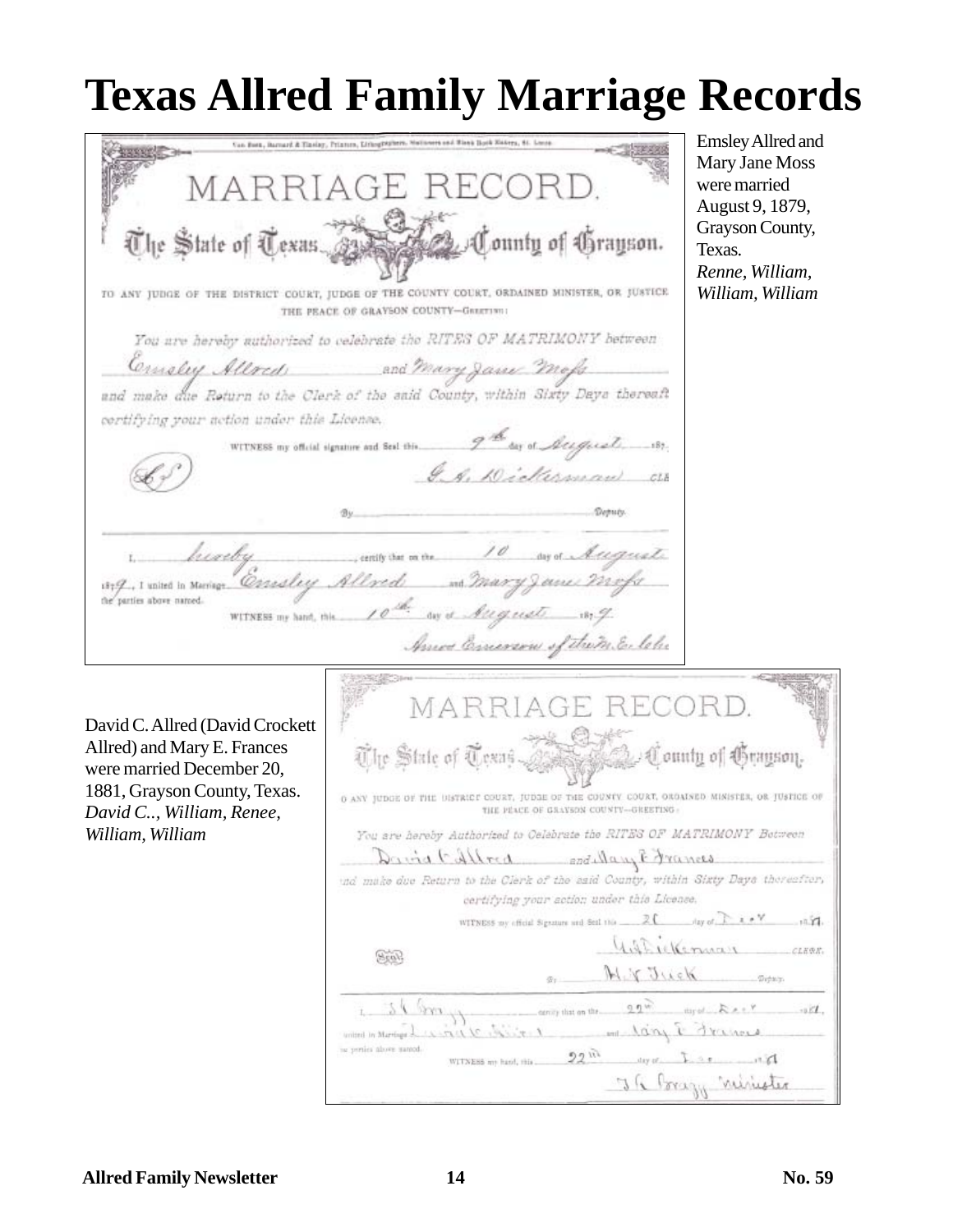|                                               | <b>MARRIAGE REGORD.</b>                                                                                                                                                                             |
|-----------------------------------------------|-----------------------------------------------------------------------------------------------------------------------------------------------------------------------------------------------------|
| William                                       | MARRIAGE RECORD.                                                                                                                                                                                    |
| Allred(William<br>Allred, Jr.)<br>and Paralee | THE STATE OF TEXAS.<br>Girman Const<br>COUNTY OF GRAYSON.                                                                                                                                           |
| Ayers<br>(Parmalie)                           | To any Judge of the District Court, Judge of the County Court, Ordained or Licensed Minister<br>or Justice of the Peace of Grayson County-GREETING:                                                 |
| Emma Ayers)                                   | You are hereby authorized to celebrate the RITES OF MATRIMONY                                                                                                                                       |
| were married                                  | Between Within a allerid and Paradis Bricks                                                                                                                                                         |
| January 19,                                   | and make due return to the Clerk of said Court within Sixty Days thereafter, certifying your                                                                                                        |
| 1893,                                         | action under this License.                                                                                                                                                                          |
| Grayson                                       | day of<br>Witness my official signature and seal, this                                                                                                                                              |
| County,                                       | 189.3                                                                                                                                                                                               |
| Texas.                                        | 9 di Nuisse<br>Clerk.<br>Segle                                                                                                                                                                      |
| William Jr.,                                  | Deputy.                                                                                                                                                                                             |
| William,                                      |                                                                                                                                                                                                     |
| Renne,                                        | $I, \mathcal{H}, \mathcal{H}, \ldots$ on the $\mathcal{H}$                                                                                                                                          |
| William,                                      | $189.3$ , I united in Marriage $21.233$                                                                                                                                                             |
| William,                                      | day of                                                                                                                                                                                              |
| William                                       | $\frac{a}{a}$ of the parties above numed.<br>a my hand, this $\frac{a}{a}$ of $\frac{a}{a}$<br>and<br>day of $\frac{1}{2}$ , $\frac{1}{3}$ , $\frac{1}{3}$ , $\frac{1}{3}$<br>Witness my hand, this |
|                                               | $J''/l_1$                                                                                                                                                                                           |

|                                                         | The State of Texas, <sup>et-</sup>                    |                                              |        | 44 County of Grayson. 44                                                                                                   |
|---------------------------------------------------------|-------------------------------------------------------|----------------------------------------------|--------|----------------------------------------------------------------------------------------------------------------------------|
| Graysen County-GREETING:                                |                                                       |                                              |        | "I B any Judge of the District Coart, Jadge of the Coanty Coart, Brdained or Licensed Stinister or Jastice of the Peace of |
|                                                         |                                                       |                                              |        | You are hereby authorized to celebrate the Poites of Matrimony<br>Between Completered and Saltary first the                |
|                                                         |                                                       |                                              |        | and make due return to the Clerk of said Court within Sixty Q                                                              |
| thereafter, certifying your action under this License @ |                                                       | Witness my Official Signature and Seal, this |        | day of                                                                                                                     |
| $\langle \mathcal{L} s \rangle$                         |                                                       | $7.050 - 18.00$                              |        | Clark<br>wat Viter 1<br>Deputy.                                                                                            |
| in Marriage.                                            | $2\sqrt{2}$ , $2\sqrt{2}$ , $2\sqrt{2}$ , $2\sqrt{2}$ | certify that on the                          |        | day of 2014 rates 18 <sup>0</sup> I united<br>ついよくパイルココンとどれはha parties above named.                                        |
|                                                         | Witness my hand this.                                 |                                              | day of | 18.0°<br>to 1 th be strating                                                                                               |
|                                                         |                                                       |                                              |        |                                                                                                                            |

This marriage record, believed to be for David Alred, is not legible. Does anyone have any clues on this record?

 $\overline{1}$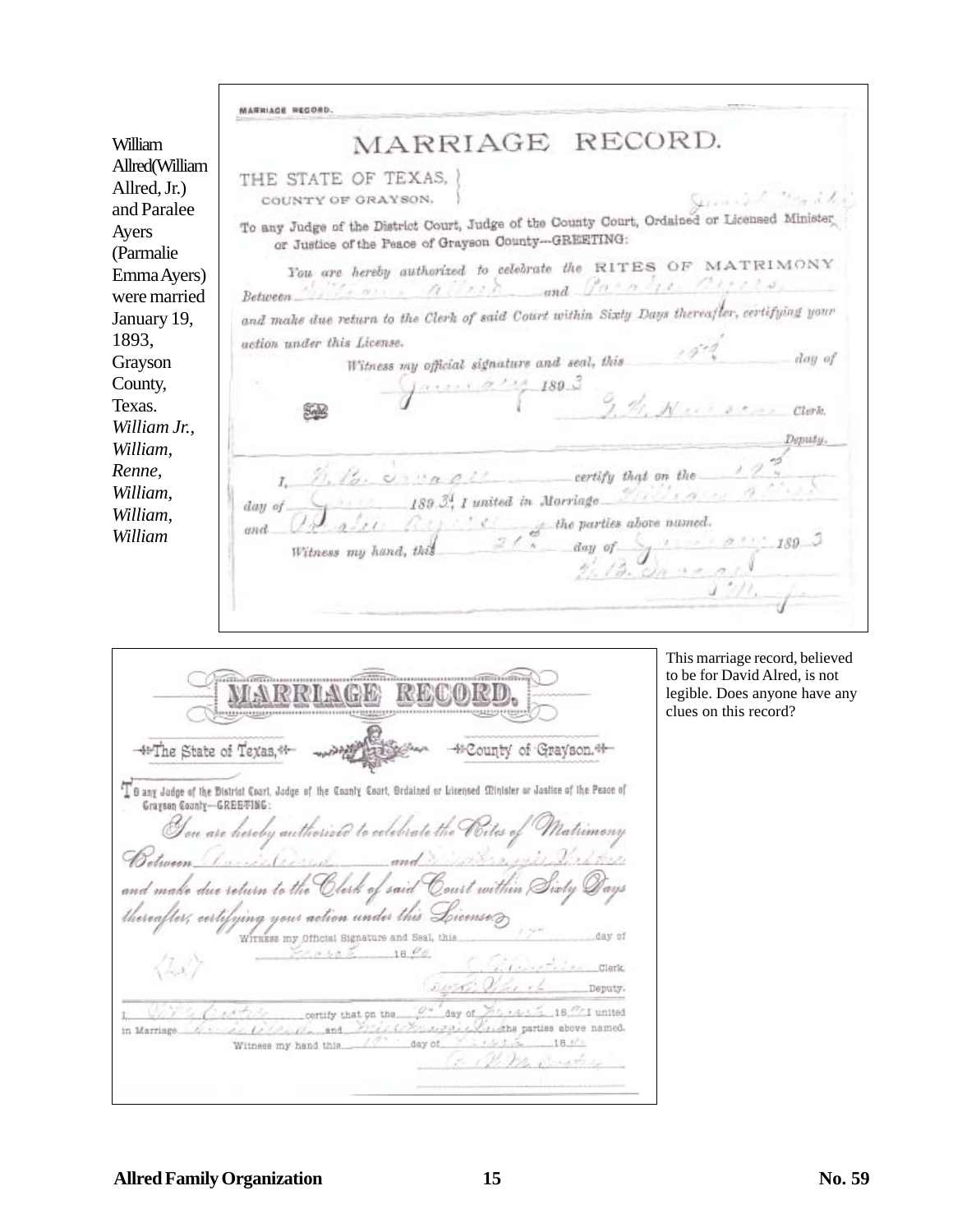# **Mary Allred Sanders**

*by Jackie Spendlove Leatham Third Great Granddaughter*

 $\mathbf{M}{}_{\rm ary \, Allred \, was \, born \, November}$  30, 1783, in Randolph County, North Carolina, to William Allred and Elizabeth Thrasher. Mary was the oldest sister by one year to James Allred who settled Spring City, Utah, in 1852.

 When Mary was approximately four years old she traveled with her parents, older sister, Sarah, and younger brother, James, to Western South Carolina and then to Franklin County, Georgia, in Northeastern Georgia. The area the family settled in is now Banks County, Georgia.

## **Married David Sanders**

 She married David Sanders, son of Moses Sanders, in 1802 at Franklin County, Georgia. David was born around 1775, in Anson County now Irdell County, North Carolina. A deed of land describes the Moses Sanders' property as "being next to 'old William Allred place' - Old William or Old place? Maybe the two families just moved along together." (Louis E. Allred Family Record, by Archibald Bennett).

 Mary and her husband were members of the Grove Level Primitive Baptist Church in Franklin County in now present day Banks County. David's father, Moses Sanders, founded the church in 1801.

 Charter members of this church were the older sister of Mary, Sarah Allred Ivie, and her husband, Anderson Ivie.

## **Three Oldest Born in Georgia**

 Mary's three oldest children, Moses Martin, William Hamilton, and Sarah (Sally) were born in Franklin County, Georgia. The family was in Bedford County (now Marshall County), Tennessee, when Nancy was born in 1810, and David James in 1815.

 David Sandres (Sanders) is listed on the 1812 tax list for Bedford County. Along with his name are other names familiar to the descendants of the Allred family: John Colvert, Joseph Calvert, Isaac Allred, James Allred, William Allred, William Allred, Jun., Anderson Ivie and Joseph Ivy.

## **Death of David**

 Mary's husband, David, died either January 11, 1815, or February 15, 1815, from wounds he received during the Battle of New Orleans during the War of 1812. Mary was left a young widow, of thirty-three years. Only five years later, Mary passed away on May 19, 1820. Her oldest child, Moses Martin, was seventeen, her youngest child, David James, was five.

 The details of how Mary's children were raised after her death, is not clear, but family members obviously cared for them. Her oldest son, Moses Martin, moved with the Allred family to Northeastern Missouri where he joined the newly formed Mormon Church with other relatives.

 Moses Martin Sanders and his wife, Amanda Armstrong Fausett, gathered with the Latter-Day Saints at Far West, Missouri (1836), Quincy, Illinois (1839), and Nauvoo, Illinois. His family then moved to Winter Quarters, Council Bluffs, Iowa, West Jordan, Utah (1850), Fairview, Utah (1858/9), and eventually St. George, Utah (1865) where Moses Martin helped build the first Mormon Temple in the West.

## **Joseph Moroni Sanders Born**

 Mary's grandson, Joseph Moroni, was born December 25, 1836, the night his family was driven from their home in Far West, Clay County, Missouri. This same grandson was baptized on his birthday, December 25, 1844, in a hole cut from the ice of the frozen Mississippi River near Nauvoo.

 Joseph Moroni married Hulda Charlotte Zabriskie, the daughter of Lewis Curtis Zabriskie, on August 20, 1860, at Fairview, Sanpete County, Utah. Lewis Curtis Zabriskie and his wife, Mary Higbee, came to Utah with the Garden Grove Company in 1851, and eventually settled in Spring City, Utah, which was originally called "The Allred Settlement."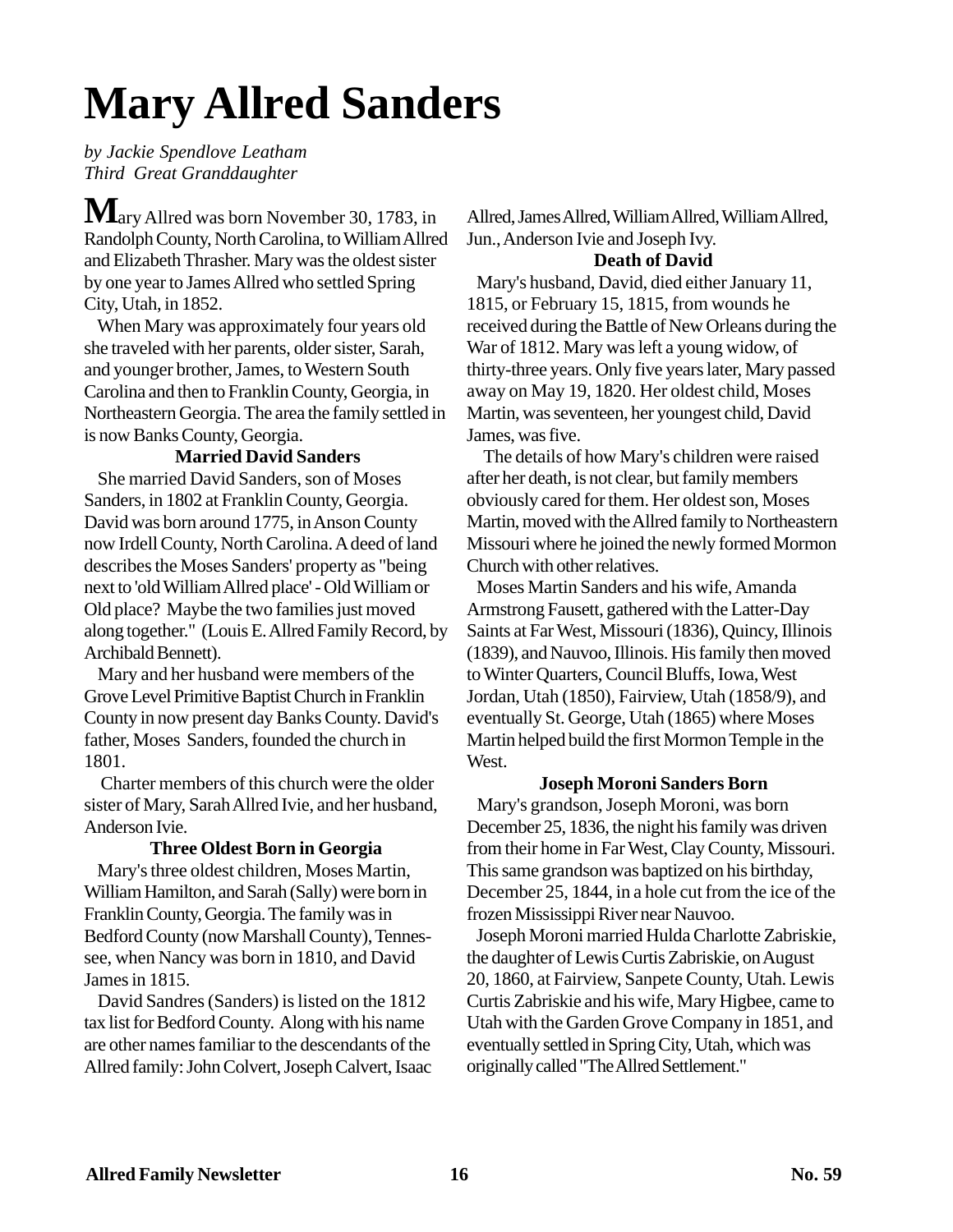## **Notes and Comments on Renewal Forms**

I want to take time to thank Linda Allred Cooper for giving my address to Wanda Fuxon, an AFO member and Allred descendant - and Watson descendant same as I. Because Linda gave Wanda my address, I have heard from her and she had the information I had always wanted on "our" Watson's. There are so many "John Watson's that I couldn't figure out who was who! Wanda and I communicate by e-mail now and have spoken several times by phone. It has been a joy! Because of Wanda's information, I now can belong to the Daughters of the American Revolution (DAR). I like all the newsletters and appreciate what you people have researched! My favorites are the family ties connecting everyone together - and the pictures. I guess I just like everything!

> *Evelyn Watson Elliott El Reno, Oklahoma*

I love what you are doing!

*Joan Ray Gold Canyon, Arizona*

Where is the location of the hiding place where all the Allred treasure is buried? The gold they brought with them from the "old country." Send a map!

> *Jack Allred Siler City, North Carolina*

I'm giving an AFO membership to Ople Harvell Allred as his 92nd Birthday Present. Happy Birthday!

*Harrett Sutton Loretto, Tennessee*

It's all Interesting!

*Thurman and Mary Allred Wilmington, North Carolina*

I would like to read something about William Brantley Allred and William Isaac Allred and Norman Lee Allred who was my grandfather and of the Michigan Allreds.

> *Dorothy Allred Cruse Gainesville, Florida*

*Perry N. Allred of Apple Valley, Utah*, sent a notice of his father's death. His father was Perry Earl Allred (1907 - 2003) of Nephi, UT. "Perry Earl Allred was born October 18, 1907, in Fountain Green, Utah, to Andrew Hyrum and Filanda Rebecca Guymon Allred. He married Hazel Lund in 1928 in Manti, Utah. She died in 1978. He married Faye Malmgren in 1980. He was a hard worker and taught his children to do the same. He loved to ride horses, had a good team of horses and made a living with them." The notice went on to list his 6 children, 5 step-children, 17 grandchildren, 36 great grandchildren and 16 great great grandchildren. An incredible legacy! We know he will be missed!

I love the old histories and the family research articles!

> *Carling Cluff Mesa, Arizona*

I'm mainly interested in reading about the AFO research and the query section. My husband, Richard, descends from Isaac Allred. Isaac had a sister named Eve. They lived in Montgomery County, North Carolina, in the early 1800's and we've been told they descend from the "original" John, but have never been able to find any documents to prove that. If you know anything about this family, we'd love to hear from you.

> *Jean Allread Akron, Ohio*

I enjoy each issue. Keep up the good work!

> *Sylvia Peterson Fruit Heights, Utah*

Do we have anything on Scotland? *Robert G. Allred Brea, Utah*

*Answer:* Currently, our research leads us to believe the Allred family originated in Lancashire, England. However, we are very open to the possibility that we may find clues that take us to other countries, including Scotland.

Of all my family names that I have searched on the internet, the AFO web site is the best site. Hope you will continue the excellent job you are doing in bringing us news of the family's connection to the Revolutionary War and it's precursors as well as tracing us as far back as possible in England and documenting our Quaker roots.

> *Dr. Marilyn Allred Musa Morristown, New Jersey*

What about the Allred women? *Monica Green Ephraim, Utah* See article on Page 16.

You are doing a great job! Do you put pedigrees online?

*Helen Wamock Salt Lake City, Utah Answer:* No, we do not post pedigree charts online. However, you can find family tree information listed on the Allred Family Roster at www.allredroster.com

## **Beware of this Allred Scam**

Several members of the Allred Family Organization have received e-mails from persons claiming to represent the estate of the late George Allred. These e-mails, each slightly different, have come from several countries in Africa including Nigeria, Sierra Leone and the Ivory Coast.

 Basically, they offer to split the \$10 million or more held in their country for this person's estate. All you need to do is send your bank information. Beware, they want your bank information so your account can be "cleaned out."

 These scams have been operating for many years and U.S. officials have been unable to stop the flow into this country. Originally these scams came by fax and now by e-mail. By "personalizing" them with a family name, they are hopeful of drawing in more unspecting people. If you receive one of these, do not respond in any manner.

## **Allred Family Newsletter 17 No. 59**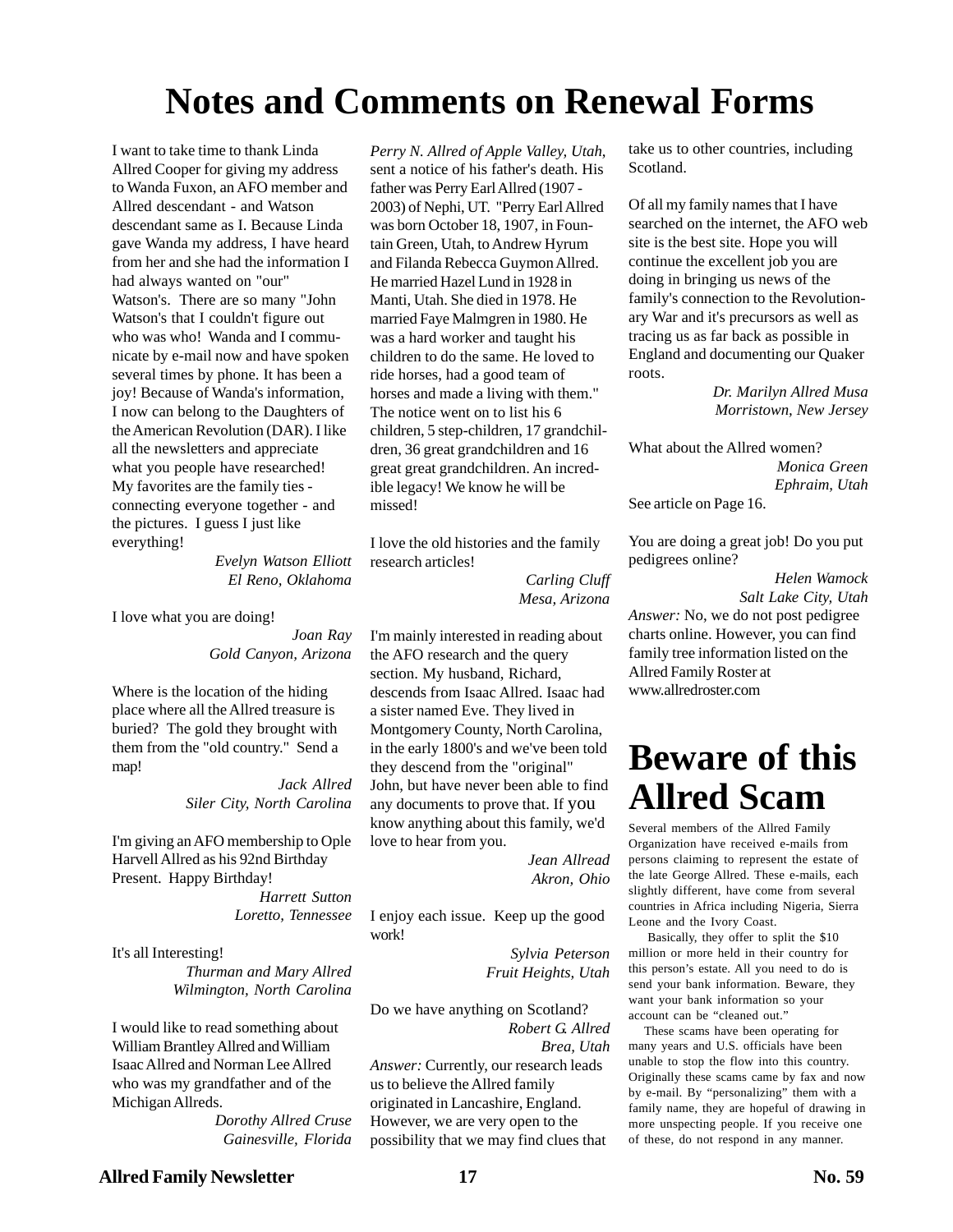## **Join the Allred Family Organization or Give an AFO Membership Gift**

**Yes I want to join the AFO!**

**Membership in the AFO includes the following:**

- **One-year subscription to the Allred Family Newsletter**
- **A Membership Certificate suitable for framing**
- **A New Member Kit**
- **Voting privileges for the Board of Directors**
- **Special notice of letters and reports when they become available**

**Please type or print clearly:**

|                                                            | If this is a gift, please give your name<br>Please list your Allred line for the family data input as far as you know it. |  |
|------------------------------------------------------------|---------------------------------------------------------------------------------------------------------------------------|--|
|                                                            | For example: My Allred line is Clement, Ephraim L., Reuben W., James, William, Thomas                                     |  |
|                                                            |                                                                                                                           |  |
|                                                            |                                                                                                                           |  |
|                                                            |                                                                                                                           |  |
|                                                            |                                                                                                                           |  |
| Dues are \$20 per year                                     |                                                                                                                           |  |
| <b>Method of payment</b>                                   |                                                                                                                           |  |
| $\mathbf{D}_{\alpha}$ , $\mathbf{D}_{\alpha}$ , $\alpha$ , |                                                                                                                           |  |

**Check Money Order**

Send your check or money order made payable to the Allred Family Organization to:

**Allred Family Organization P.O. Box 1044 Pittsboro, NC 27312**

> **The AFO publishes a quarterly newsletter containing the latest family research news, family stories, photos and reunion information. It is a great way to keep up with the family**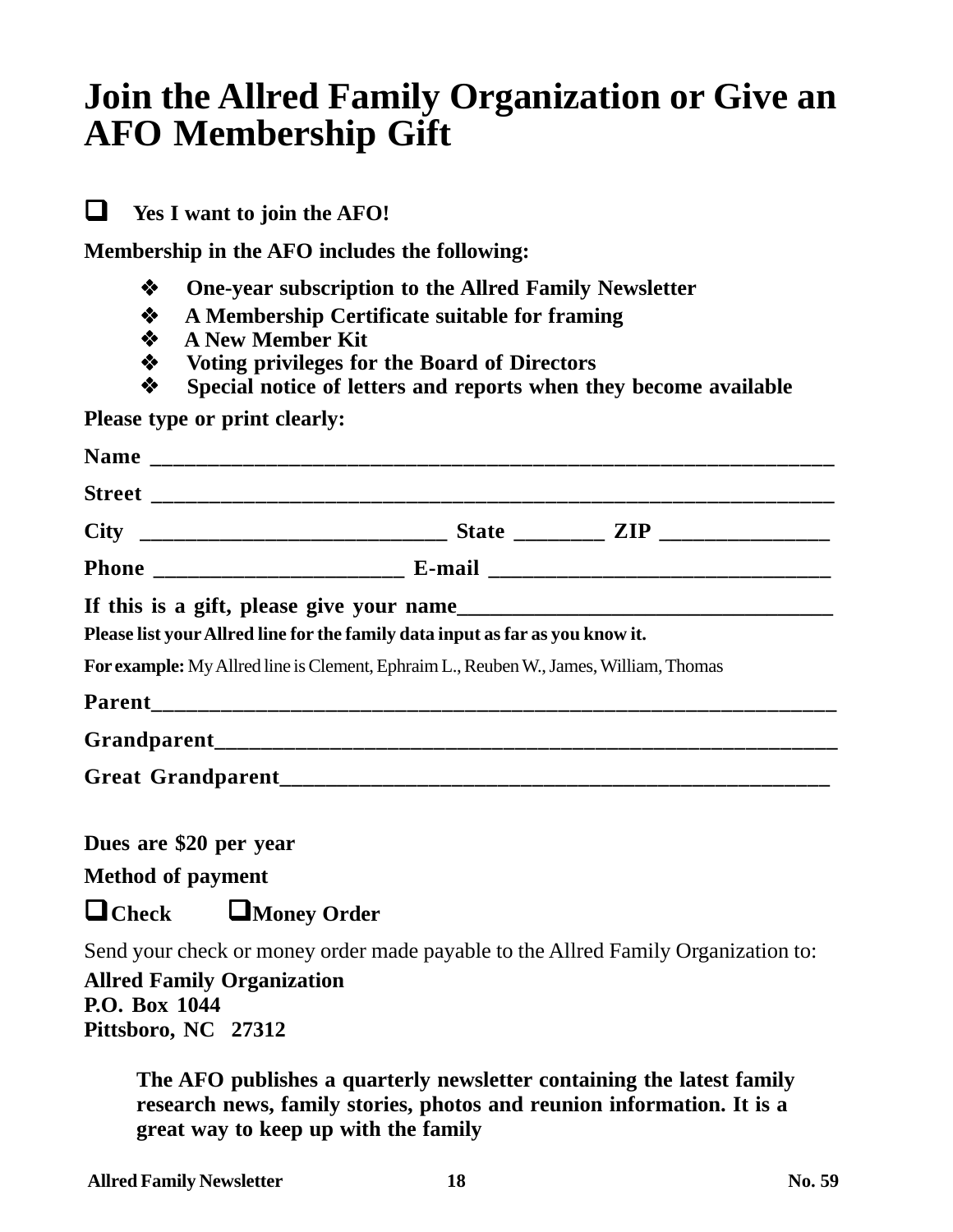## **President's Message**

Growing up on a ranch, my father and I worked many days daylight 'til dark. It felt good to wash our hands and dirty faces and then enjoy the delicious meal my mother always prepared. Sometimes Dad and I would sit out in the cool evening and listen to the radio while my mother and sister cleaned the kitchen. Many times I heard her say, "A man works from sun to sun, but a woman's work is never done."

 During our quiet times, Dad talked of family history. He had heard of Allred happenings in Missouri, Tennessee, North Carolina, Maryland, and Virginia before their migration west. He wrote nothing down, even of his own history, and I didn't pay much attention either, of course. As I look at the unfinished work of this family

organization I can paraphrase my mother's saying "Even though we work from sun to sun, the work of the Allred Family History is never done."

 We have many who work tirelessly and continuously on research. They are now compiling Parish records that connect early Allreds from Maryland and Pennsylvania to Eccles, England. DNA test results of James D. and Arthur Aldred (British cousins) prove we have made the Allred/Aldred connection. Stories on this can be found elsewhere in the newsletter. Those of you with access to the internet can find postings on a weekly basis at www.AllredFamily.com.

 Our allredroster is great. It now has 150,577 names. There are many gaps. Find out where you fit in. If your family is not on there please send

**AFO Leadership**

your family pedigree information. We need to gather everyone in.

 Thanks to all of you who serve in any way. And a big thanks to all who are new members and those who have renewed their membership.

 Many Allred Family Reunions will be held during the next six months. Please support these important gatherings.

 Once again, I send out a beckon call for all of you to encourage others of your family to become members of the Allred Family Organization. A membership application is on page 18.

Kag Lillsex

#### **Board of Directors**

*Executive Board* Kay J. Allred, President 410 North Park Shelley, ID 83274 208/357-1983 BandKA@webtv.net

#### **Teri Cochran Allred, Vice President** P.O. Box 185 Versailles, MO 65084

AllredTeriC@aol.com

#### **Linda Allred Cooper, Executive Vice President North Carolina Representative** P.O. Box 415

Pittsboro, NC 27312 919/642-0422 lacooper@mindspring.com

#### **Sue Whitley Estep, Secretary** P.O. Box 13

Rieglewood, NC 28456 910/231-6198 SueEstep@aol.com

#### **Joyce Allred, Treasurer**

11707 Indian Ridge Road Reston, VA 20191 703/860-3343 jagentree@aol.com

#### *General Board*

**Alice Allred Pottmyer, Newsletter Editor** 5540 North 32nd Street Arlington, VA 22207 703/536-2398 pottmyera@aol.com

#### **Don Allred, Allred Family Roster**

22640 Burbank Blvd. Woodland Hills, CA 91367 818/346-7349 don@allredroster.com

### **Melvin Alred, Georgia Representative**

628 Cartersville Hwy SE Rome, GA 30161 706/295-2255 AlredCo@aol.com

**Debbie Dowling, North Central States Representative** 1281 East Cutler Road Dewitt, MI 48820 517/669-3756

dtdowling@aol.com

**Larry C. Allred Rocky Mountain Representative** 447 North 200 East Farmington, UT 84025 801/451-2742 allred2742@msn.com

#### **Mirion Cloud, Texas Representative**

143 Cedar Creek Drive Azle, TX 76020 817/444-4397 scmc@highstream.net

**Jim Allred, Research Coordinator** 11707 Indian Ridge Road Reston, VA 20191 703/860-3343 jagentree@aol.com

## Allred Family Newsletter 19 19